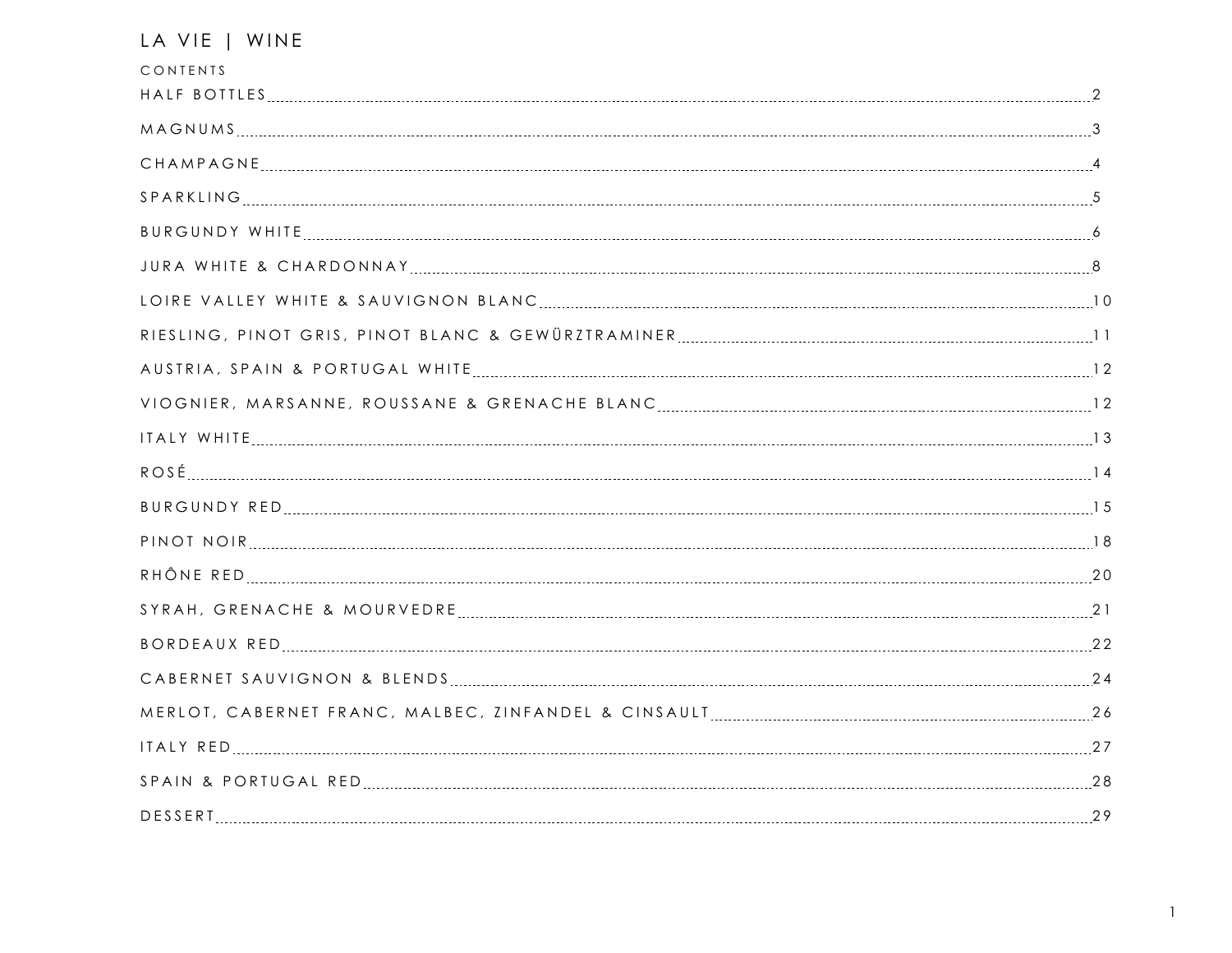| HALF BOTTLES                                                                                 |     |
|----------------------------------------------------------------------------------------------|-----|
| CHAMPAGNE & SPARKLING                                                                        |     |
| FERRARI   trento, NV (375ml)                                                                 | 60  |
| SCHRAMSBERG BLANC DE BLANCS   calistoga, 2014 (375ml)                                        | 80  |
| BILLECART-SALMON   vallèe de la marne, nv (375ml)                                            | 110 |
| <b>BILLECART-SALMON ROSÉ</b>   vallèe de la marne, nv (375ml)                                | 120 |
| RUINART ROSÉ   montagne de reims, nv (375ml)                                                 | 140 |
| WHITE                                                                                        |     |
| FRITZ HAAG BRAUNBERGER JUFFER SONNENUHR AUSLESE RIESLING   mosel, 2017 (375ml)               | 110 |
| SELBACH-OSTER 'ZELTINGER SONNENUHR' BEERENAUSLESE   mosel, 2009 (375ml)                      | 210 |
| JEAN REVERDY ET FILS SAUVIGNON BLANC   sancerre, 2020 (375ml)                                | 45  |
| PRIDE MOUNTAIN VINEYARDS VIOGNIER   sonoma county, 2016 (375ml)                              | 50  |
| DOMAINE ROLAND LAVANTUREUX CHARDONNAY   chablis, 2016 (375ml)                                | 60  |
| <b>RAMEY CHARDONNAY</b>   russian river valley, 2018 (375ml)                                 | 75  |
| ROSÉ                                                                                         |     |
| KENZO ESTATE 'YUI'   napa valley, 2018 (375 ml)                                              | 105 |
| RED                                                                                          |     |
| DOMAINE PHILLIPPE GAVIGNET 'VIEILLES VIGNES'   nuits-saint-georges, burgundy, 2017 (375ml)   | 100 |
| AMALAYA MALBEC   mendoza, 2017 (375ml)                                                       | 55  |
| SHAFER 'ONE POINT FIVE' CABERNET SAUVIGNON   stag's leap district, napa valley, 2016 (375ml) | 150 |
| DIAMOND CREEK 'RED ROCK TERRACE' CABERNET SAUVIGNON   napa valley, 2017 (375ml)              | 180 |
| <b>CONTINUUM CABERNET SAUVIGNON</b>   napa valley, 2018 (375ml)                              | 250 |
| LÓPEZ DE HEREDIA 'VIÑA TONDONIA' RESERVA   rioja, 2006 (375ml)                               | 90  |
| <b>BANFI</b>   brunello di montalcino, 2015 (375ml)                                          | 80  |
| DAMILANO  <br>barolo, 2014 (375ml)                                                           | 70  |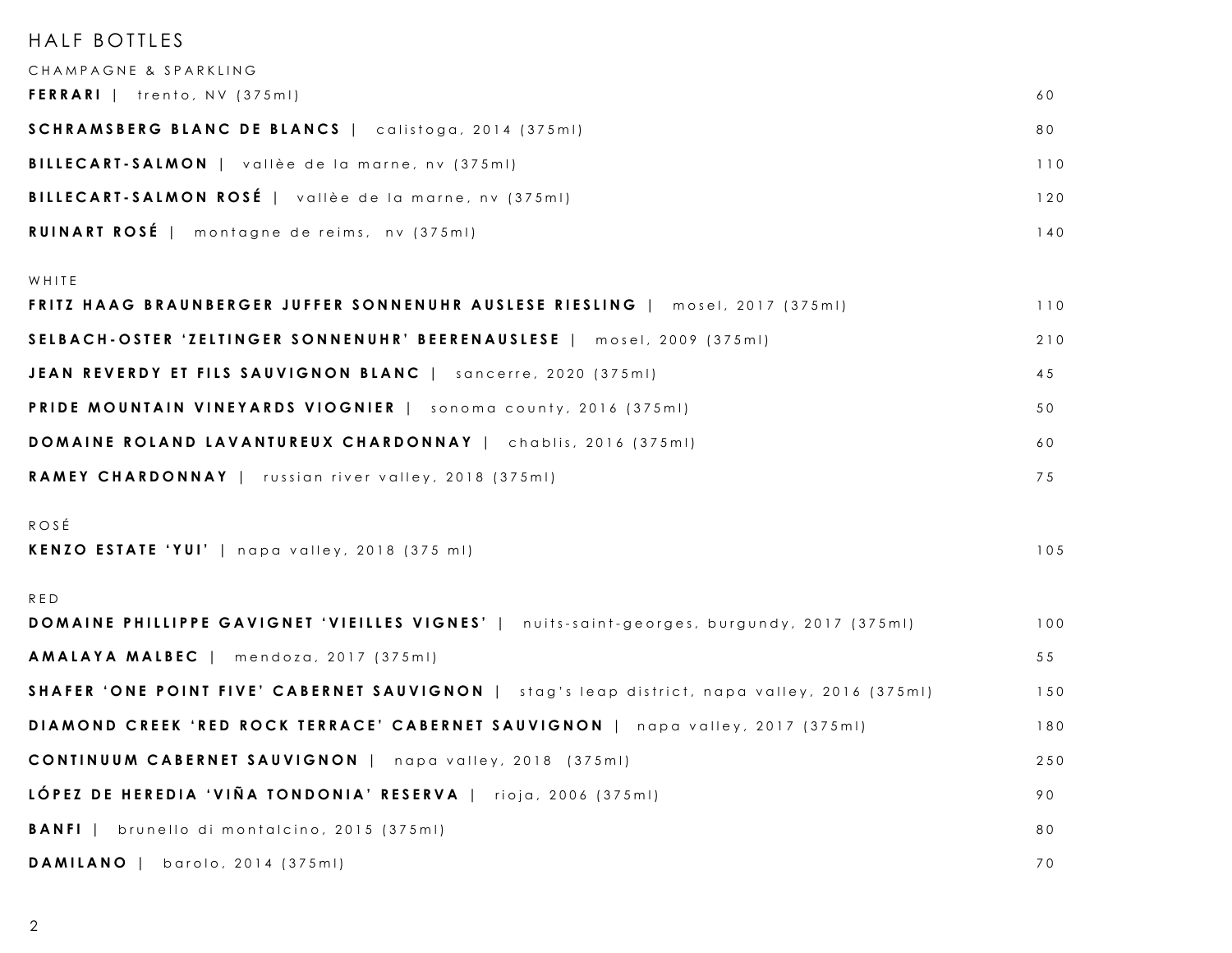### MAGNUMS

| RED                                                                                     |       |
|-----------------------------------------------------------------------------------------|-------|
| JORDAN CABERNET SAUVIGNON<br>alexander valley, sonoma county, california, 2011 (1500ml) | 230   |
| JORDAN CABERNET SAUVIGNON<br>alexander valley, sonoma county, california, 2013 (1500ml) | 2   2 |
| CHÂTEAU MOUTON ROTHSCHILD FIRST GROWTH  <br>pauillac, bordeaux, france, 2009 (1500ml)   | 5000  |
| CHÂTEAU LAFITE ROTHSCHILD FIRST GROWTH  <br>pauillac, bordeaux, france, 2010 (1500ml)   | 5000  |
| MICHELE CHIARLO 'TORTONIANO'<br>barolo, piedmont, 2012 (1500ml)                         | 200   |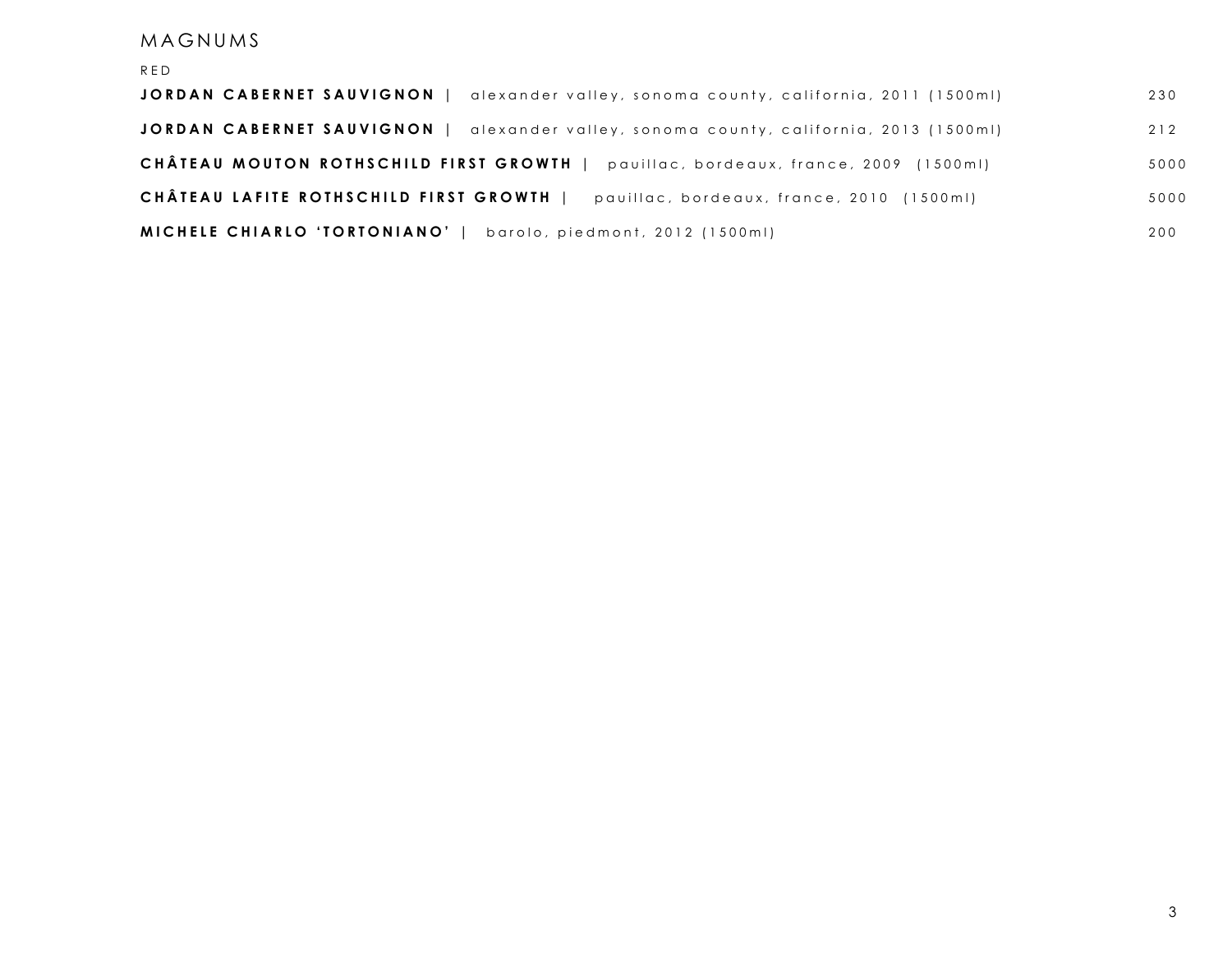#### CHAMPAGNE

| BLANC DE BLANCS                                                              |     |
|------------------------------------------------------------------------------|-----|
| ROLAND CHAMPION 'CARTE BLANCHE' GRAND CRU   côte des blancs, nv              | 110 |
| PIERRE GIMONNET & FILS CUIS 1ER CRU   côte des blancs nv                     | 130 |
| PIERRE PÉTERS 'CUVÉE DE RÉSERVE' GRAND CRU   montagne de reims, nv           | 150 |
| BRUT                                                                         |     |
| J. LASSALLE 'PREFERENCE' 1ER CRU   montagne de reims, nv                     | 110 |
| CHARTOGNE-TAILLET 'SAINTE ANNE'   montagne de reims, nv                      | 120 |
| CHARLES HEIDSIECK 'BRUT RÉSERVE'   montagne de reims, nv                     | 135 |
| KRUG 'GRAND CUVÉE 169TH EDITION'   montagne de reims, nv                     | 400 |
| BRUT ROSÉ                                                                    |     |
| PAUL BARA 'GRAND ROSÉ' GRAND CRU   montagne de reims, nv                     | 150 |
| BILLECART-SALMON   vallèe de la marne, nv                                    | 170 |
|                                                                              |     |
| CHAMPAGNE   VINTAGE                                                          |     |
| BLANC DE BLANCS                                                              |     |
| ROLAND CHAMPION 'SPECIAL CLUB' GRAND CRU   côte des blancs, 2016             | 170 |
| PIERRE GIMONNET & FILS 'SPECIAL CLUB' OGER GRAND CRU   côte des blancs, 2015 | 210 |
| POL ROGER   côte des blancs, 2012                                            | 250 |
| TAITTINGER 'COMTES DE CHAMPAGNE' GRAND CRU   montagne de reims, 2011         | 350 |
| BRUT                                                                         |     |
| J. LASSALLE 'CUVÉE ANGÉLINE' 1ER CRU   montagne de reims, 2011               | 170 |
| PAUL BARA 'GRAND MILLÉSIME' GRAND CRU   montagne de reims, 2014              | 190 |
| VILMART & CIE 'COEUR DE CUVÉE' 1ER CRU   montagne de reims, 2013             | 260 |
| VEUVE CLICQUOT 'LA GRANDE DAME'   montagne de reims, 2012                    | 320 |
| LOUIS ROEDERER 'CRISTAL'   vallée de la marne, 2013                          | 480 |
| BRUT                                                                         |     |
| BILLECART-SALMON 'CUVÉE ELISABETH SALMON'   vallèe de la marne, 2008         | 350 |
|                                                                              |     |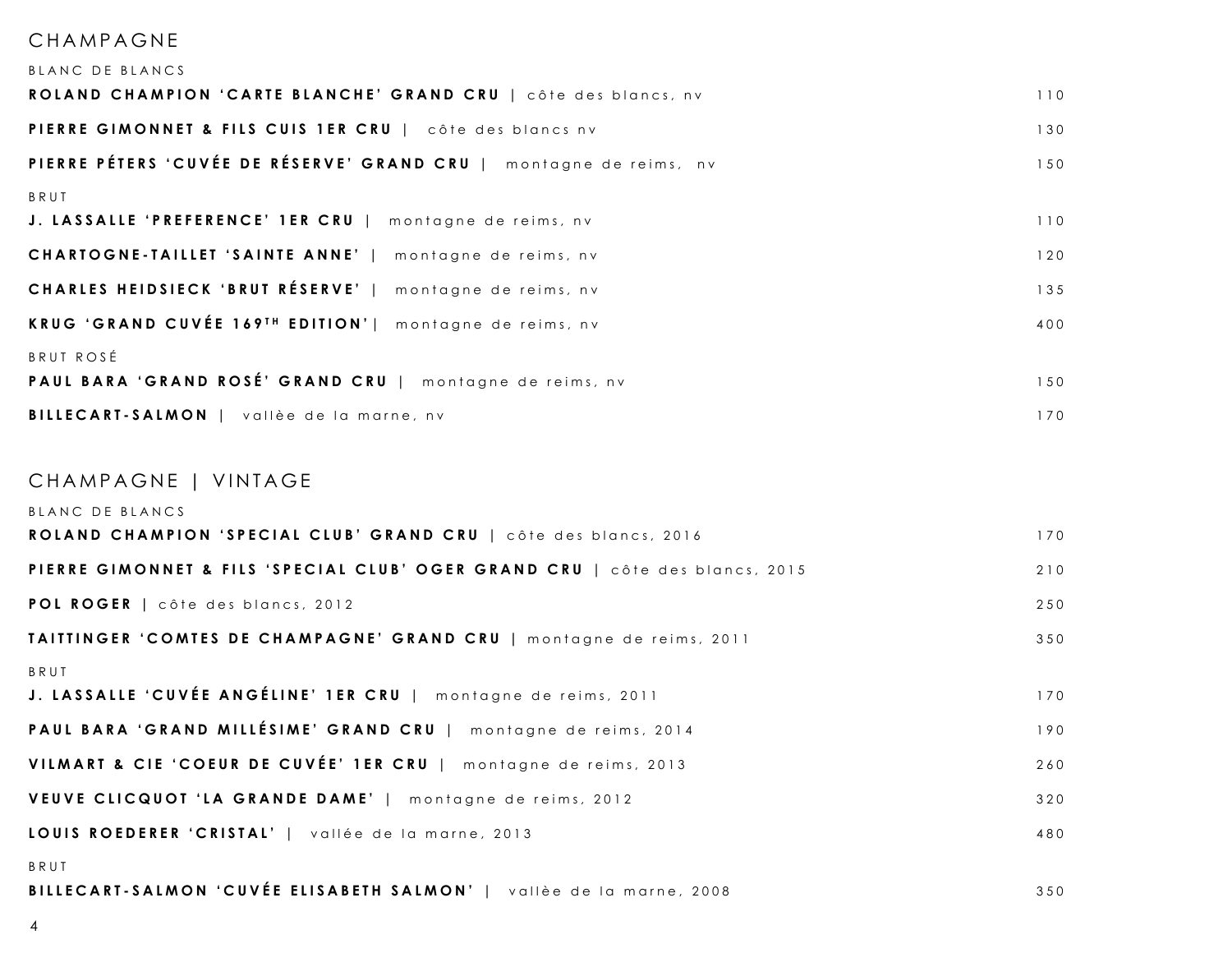# SPARKLING WINE FRANCE **AGNES ET RENE MOSSE ' MOUSSAMOUSSETTES ' ROSÉ** | n v 8 0 **MAISON ROCHE DE BELLENE ' CUVÉE BELLENOS '** | bourgogne , n v 7 0 SPAIN **MESTRES ' C OQUET ' GRAN RESERVA CAVA** | pened é s, 2015 7 0 UNITED STATES **DOMAINE CARNEROS 'LA REVE'** | carneros, napa valley, 2009 150 ITALY **BISOL 'JEIO' PROSECCO SUPERIORE** | veneto, nv 60 **FERRARI** | trento, nv **FERRARI 'PERLÉ'** | trento, 2016 100 **BELLAVISTA SATÉN FRANCIACORTA** | lombardy, 2015 **1999** 1995 1995 1999 CLETO CHIARLI 'CENTENARIO' LAMBRUSCO GRASPAROSSA DI CASTELVETRO | emilia-romagna, nv 80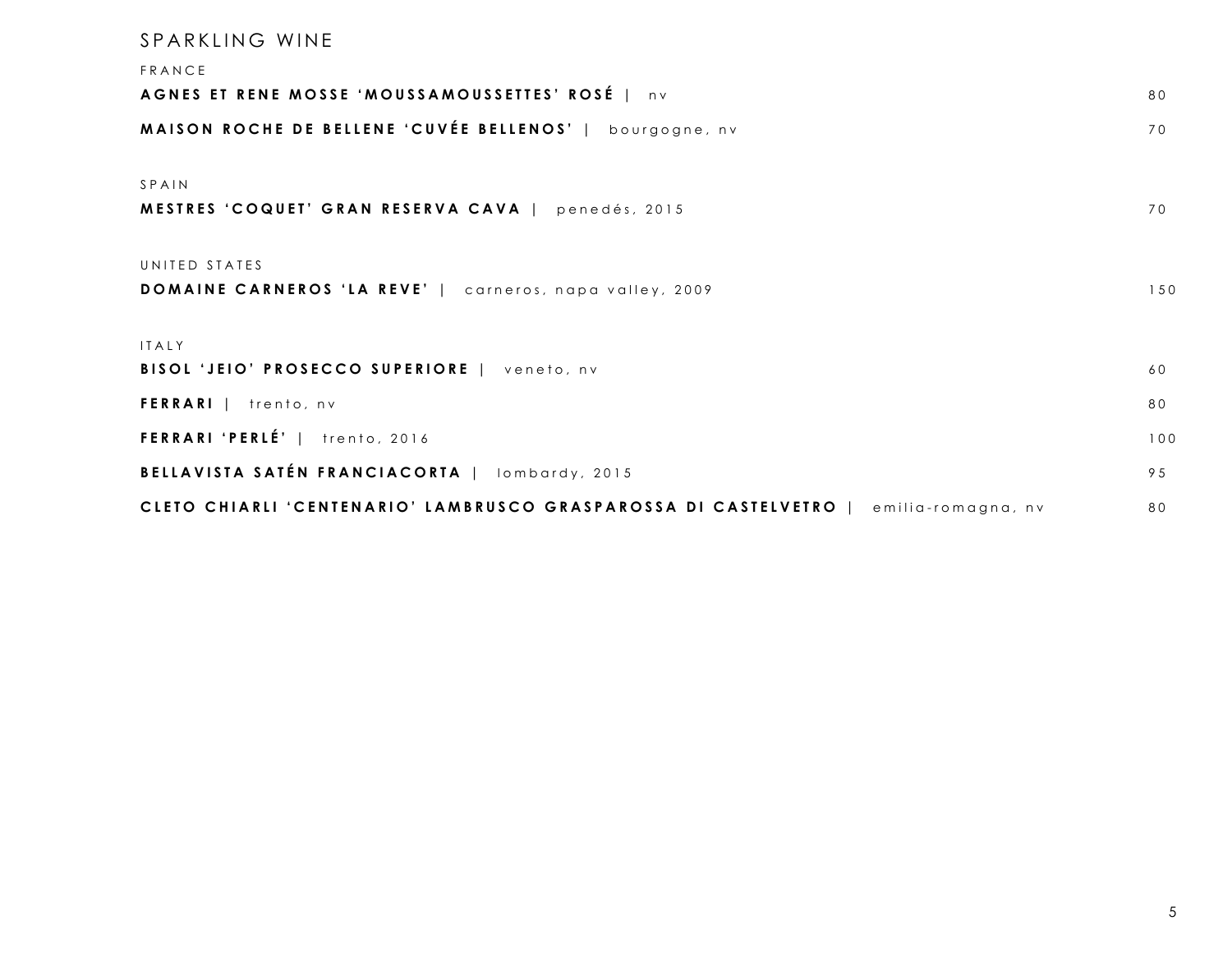| BURGUNDY   WHITE                                                          |     |
|---------------------------------------------------------------------------|-----|
| BOURGOGNE                                                                 |     |
| <b>DOMAINE LEFLAIVE</b>   2018                                            | 190 |
| PIERRE-YVES COLIN-MOREY 'AU BOUT DU MONDE'   hautes-côtes de beaune, 2018 | 105 |
| CHABLIS                                                                   |     |
| <b>DOMAINE ROLAND LAVANTUREUX   2019</b>                                  | 90  |
| <b>DOMAINE FRANÇOIS RAVENEAU 'MONTÉE DE TONNERRE' 1ER CRU   2015</b>      | 850 |
| <b>DOMAINE LONG DEPAQUIT 'MOUTONNE' GRAND CRU MONOPOLE</b>   2016         | 300 |
| DOMAINE ROLAND LAVANTUREUX 'VAUDÉSIR' GRAND CRU   2016                    | 200 |
| VOUGEOI                                                                   |     |
| <b>DOMAINE DE LA VOUGERAIE 'CLOS DU PRIEURE' MONOPOLE   2015</b>          | 180 |
| PERNAND-VERGELESSES                                                       |     |
| PIERRE-YVES COLIN-MOREY 'LES BELLES FILLES'   2017                        | 130 |
| PIERRE-YVES COLIN-MOREY 'SOUS FRÉTILLES' 1ER CRU   2018                   | 150 |
| ALOXE-CORTON                                                              |     |
| <b>DOMAINE DE LA VOUGERAIE 'CHARLEMAGNE' GRAND CRU   2015</b>             | 580 |
| <b>DOMAINE BONNEAU DU MARTRAY 'CORTON-CHARLEMAGNE' GRAND CRU   2017</b>   | 485 |
| CHANSON PÈRE & FILS 'CORTON VERGENNES' GRAND CRU   2016                   | 270 |
| MONTHELIE                                                                 |     |
| XAVIER MONNOT 'LES DURESSES'   2016                                       | 120 |
| SAINT-ROMAIN                                                              |     |
| MÉO-CAMUZET  <br>2016                                                     | 130 |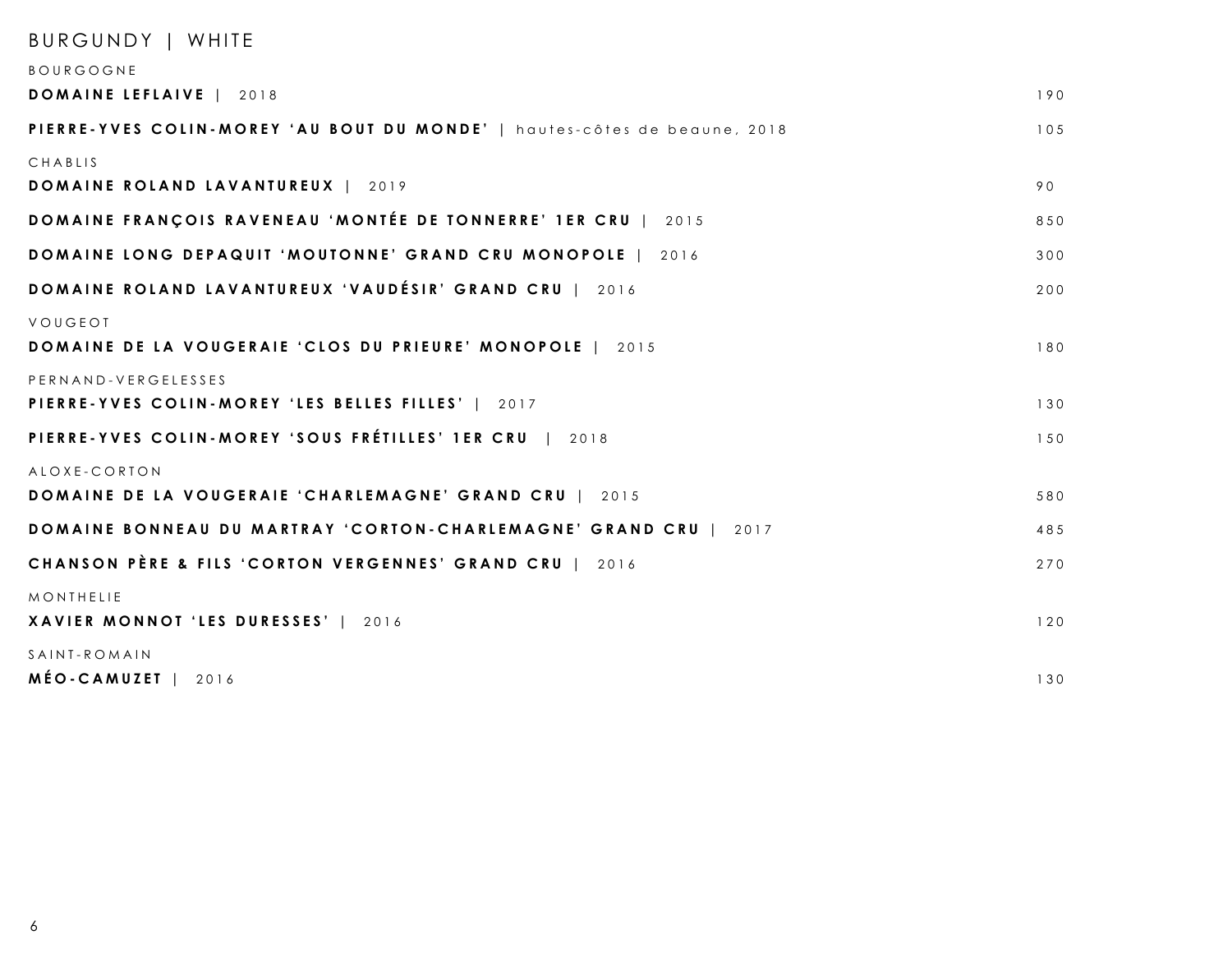### BURGUNDY | WHITE

| MEURSAULT                                                                |      |
|--------------------------------------------------------------------------|------|
| DOMAINE LEFLAIVE 'SOUS LE DOS D'ANE' 1ER CRU   2017                      | 330  |
| <b>DOMAINE ANTOINE JOBARD 'CHARMES' 1ER CRU   2017</b>                   | 325  |
| PIERRE-YVES COLIN-MOREY 'LES NARVAUX'   2017                             | 225  |
| ALBERT BICHOT   2017                                                     | 150  |
| CHASSAGNE-MONTRACHET<br>PIERRE-YVES COLIN-MOREY 'VIEILLES VIGNES'   2017 | 220  |
| PULIGNY-MONTRACHET<br>PIERRE-YVES COLIN-MOREY   2017                     | 225  |
| XAVIER MONNOT 'LÉS FOLATIÉRES' 1ER CRU   2016                            | 230  |
| <b>DOMAINE LEFLAIVE 'CLAVOILLON' 1ER CRU   2017</b>                      | 330  |
| DOMAINE LEFLAIVE 'LES PUCELLES' 1ER CRU   2017                           | 600  |
| <b>DOMAINE LEFLAIVE 'BIENVENUES-BÂTARD-MONTRACHET' GRAND CRU   2017</b>  | 1100 |
| <b>DOMAINE LEFLAIVE 'BÂTARD-MONTRACHET' GRAND CRU   2017</b>             | 1200 |
| <b>DOMAINE LEFLAIVE 'CHEVALIER-MONTRACHET' GRAND CRU   2017</b>          | 1400 |
| SANTENAY<br>CHÂTEAU DE LA CRÉE 'CHARMS'  <br>2015                        | 105  |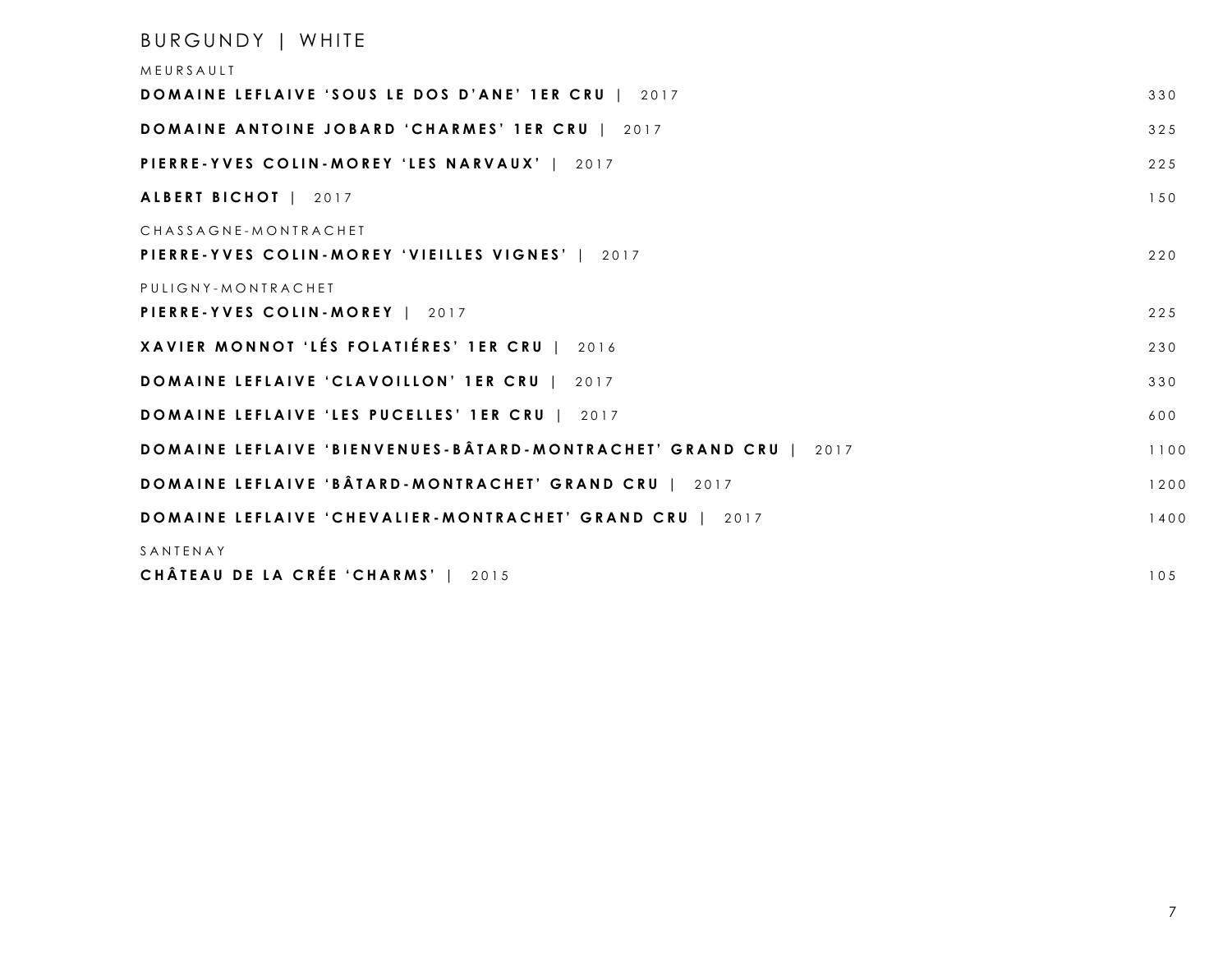| BURGUNDY   WHITE                                        |     |
|---------------------------------------------------------|-----|
| CÔTE CHALLONAISE                                        |     |
| PIERRE-YVES COLIN-MOREY 'LES CAILLOUX'   rully 2018     | 130 |
| MÂCONNAIS                                               |     |
| HENRI PERRUSSET   mâcon-villages, 2018                  | 68  |
|                                                         |     |
| JURA   WHITE                                            |     |
| ARBOIS                                                  |     |
| JEAN-FRANÇIOS GANEVAT 'PETIT CUROULET'   2016           | 120 |
|                                                         |     |
|                                                         |     |
| CHARDONNAY                                              |     |
| NEW ZEALAND                                             |     |
| KUMEU RIVER 'CODDINGTON'   auckland, 2020               | 80  |
|                                                         |     |
| OREGON                                                  |     |
| GRAN MORAINE   yamhill-carlton, willamette valley, 2016 | 90  |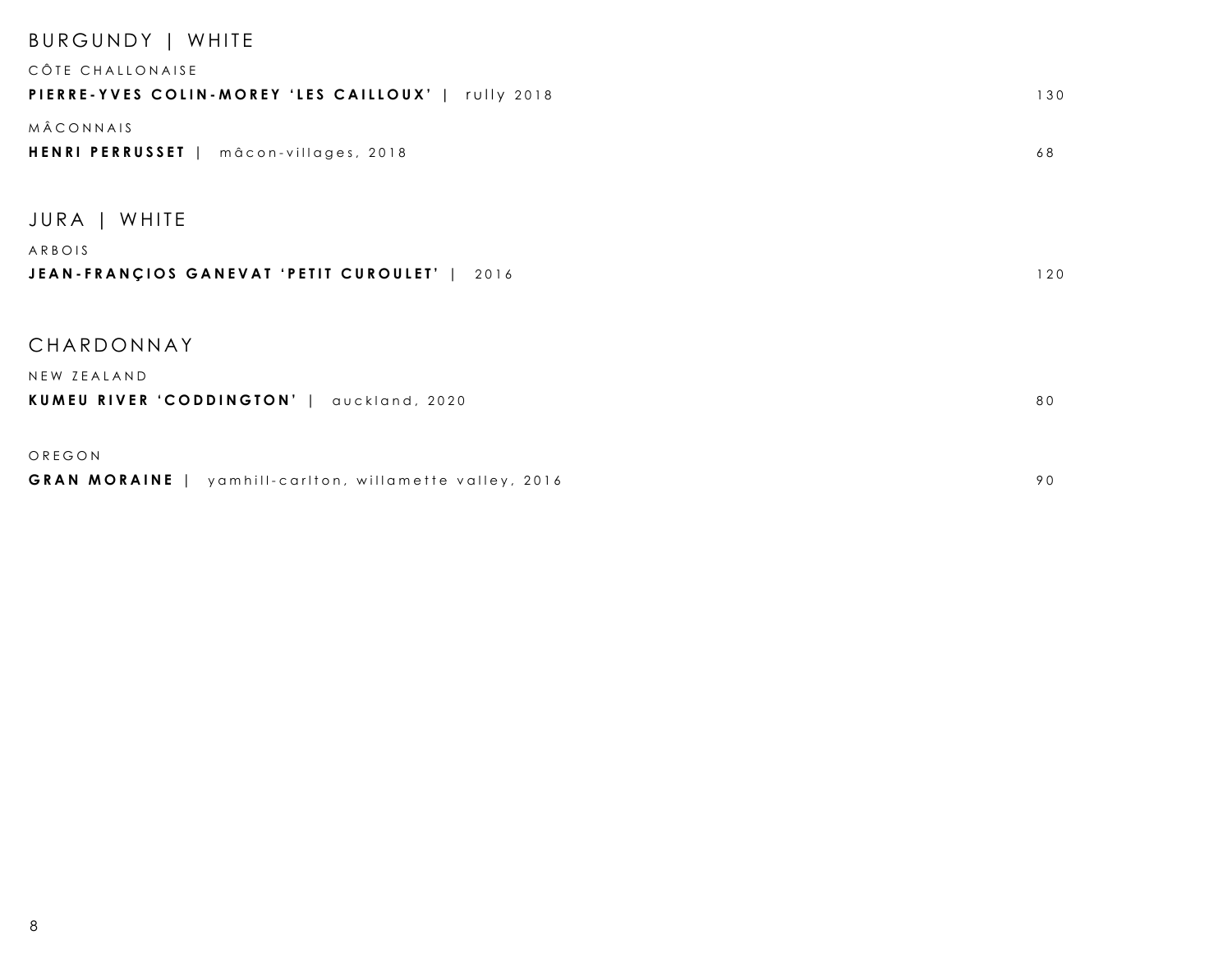#### CHARDONNAY

| SONOMA                                                              |     |
|---------------------------------------------------------------------|-----|
| HARTFORD COURT   russian river valley, 2019                         | 80  |
| HARTFORD COURT 'THREE JACKS VINEYARD'   russian river valley, 2016  | 130 |
| RAMEY   russian river valley, 2019                                  | 100 |
| PETER MICHAEL 'LA CARRIÈRE'   knight's valley, 2020                 | 230 |
| WAYFARER 'WAYFARER VINEYARD'   fort ross-seaview, 2019              | 170 |
| CERITAS 'CHARLES HEINTZ VINEYARD'   sonoma coast, 2016              | 135 |
| LITTORAI 'CHARLES HEINTZ VINEYARD'   sonoma coast, 2017             | 140 |
| KISTLER VINEYARDS 'LES NOISETIERS'   sonoma coast, 2018             | 150 |
| NAPA VALLEY<br>HYDE DE VILLAINE 'HYDE VINEYARD'   carneros, 2015    | 145 |
| <b>FAR NIENTE   2019</b>                                            | 160 |
| STAG'S LEAP WINE CELLARS 'KARIA'   2019                             | 90  |
| ARNOT-ROBERTS 'WATSON RANCH'   2017                                 | 115 |
| CAKEBREAD CELLARS 'RESERVE'   2014                                  | 240 |
| SANTA CRUZ MOUNTAINS<br>ARNOT-ROBERTS 'TROUT GULCH VINEYARD'   2016 | 100 |
| CERITAS 'TROUT GULCH VINEYARD'   2016                               | 130 |
| CERITAS 'PETER MARTIN RAY VINEYARD'   2016                          | 135 |
| SANTA BARBARA<br><b>MELVILLE 'ESTATE'</b>   sta. rita hills, 2016   | 75  |
| <b>BREWER CLIFTON</b>   sta. rita hills, 2018                       | 80  |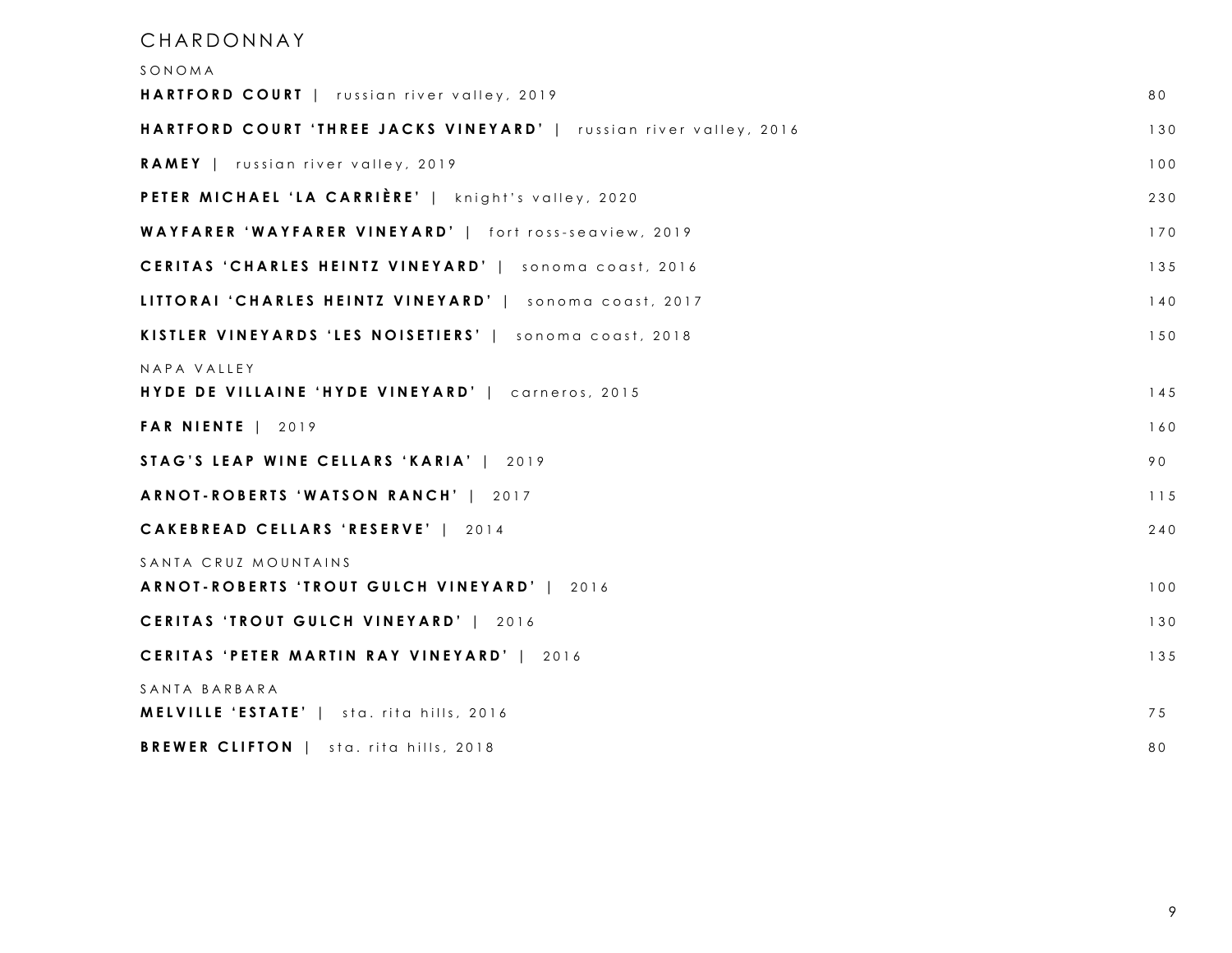| LOIRE VALLEY<br>SAUVIGNON BLANC                                                                     |     |
|-----------------------------------------------------------------------------------------------------|-----|
| DOMAINE DU SALVARD   cheverny, 2020                                                                 | 68  |
| DOMAINE BERNARD FLEURIET & FILS 'LES DEMOISELLES'   sancerre, 2020                                  | 80  |
| DIDIER DAGUENEAU 'BLANC ETC'   pouilly-fumé, 2018                                                   | 230 |
| DIDIER DAGUENEAU 'PUR SANG'   pouilly-fumé, 2018                                                    | 270 |
| DIDIER DAGUENEAU 'SILEX'   pouilly-fumé, 2018                                                       | 320 |
| CHENIN BLANC<br>MARC BRÉDIF   vouvray, 2020                                                         | 64  |
| CHAMPALOU   vouvray, 2020                                                                           | 75  |
| FRANÇOIS ET JULIEN PINON 'LES TRIOS ARGILES'   VOUVray, 2017                                        | 80  |
| DOMAINE HUET 'LE MONT' MOELLEUX   vouvray, 2018                                                     | 105 |
| MELON DE BOURGOGNE<br>CHÂTEAU DE LA RAGOTIÈRE 'LES VIEILLES VIGNES'   muscadet sèvre et maine, 2020 | 60  |
| SAUVIGNON BLANC<br>CALIFORNIA                                                                       |     |
| KENZO ESTATE 'ASATSUYU'   napa valley, 2019                                                         | 150 |
| CADE   napa valley, 2020                                                                            | 85  |
| NEW ZEALAND<br>DOG POINT   marlborough, 2019                                                        | 65  |

|  | ALLAN SCOTT   marlborough, 2021 |  |
|--|---------------------------------|--|
|--|---------------------------------|--|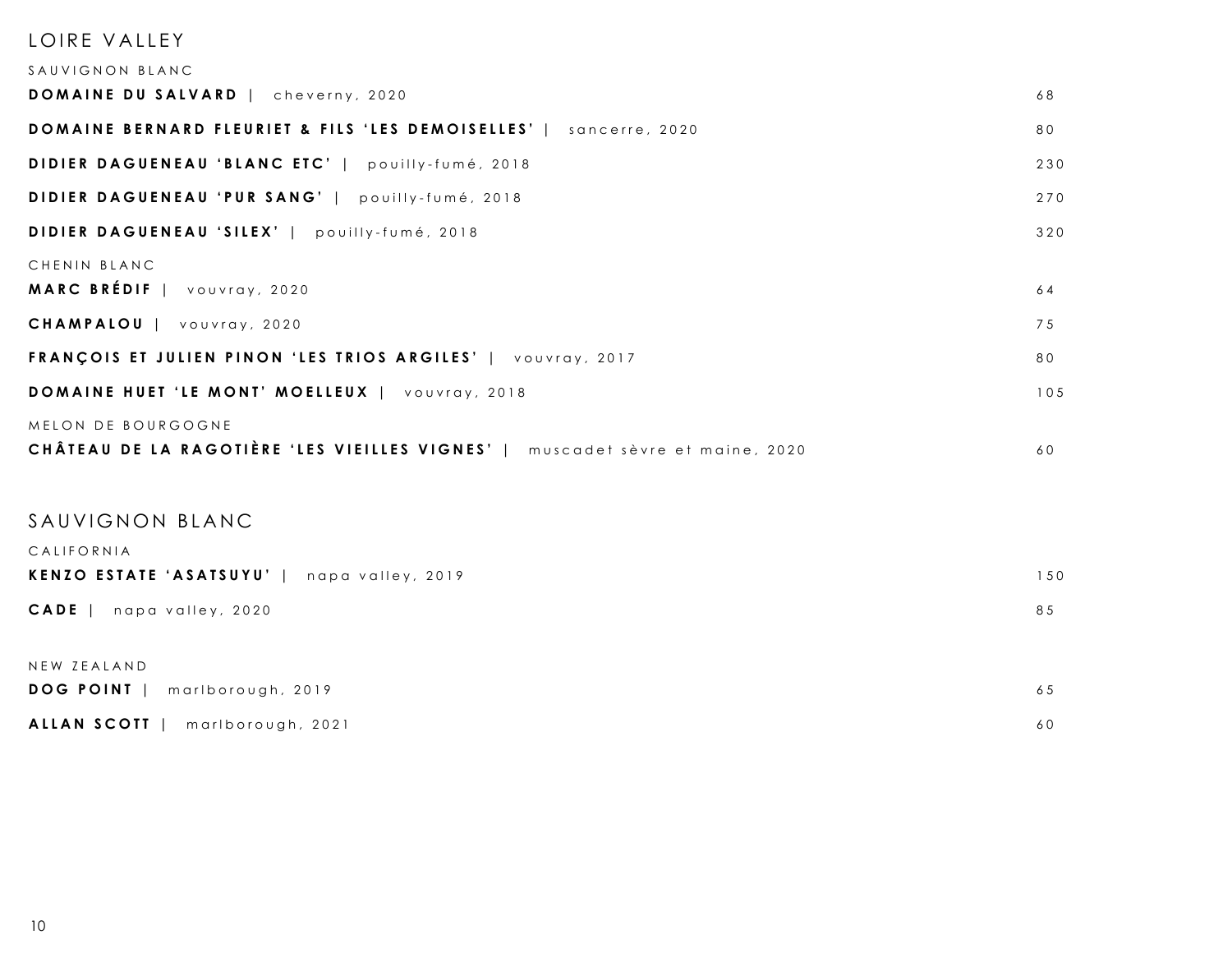| RIESLING                                                  |  |
|-----------------------------------------------------------|--|
| $\cap$ $\subset$ $\cap$ $\wedge$ $\wedge$ $\wedge$ $\vee$ |  |

| GERMANY                                                                 |     |
|-------------------------------------------------------------------------|-----|
| WEINGUT DONNHOFF 'OBERHAUSER LEISTENBERG' KABINETT   nahe, 2019         | 80  |
| MAXIMIN GRÜNHAUS 'ABTSBERG' SPÄTLESE   mosel, 2018                      | 100 |
| JOH. JOS. PRÜM 'BERNKASTELER BADSTUBE' SPÄTLESE   mosel, 2019           | 110 |
| AUSTRIA                                                                 |     |
| WEINGUT BRÜNDLMAYER 'TERRASSEN'   kamptal, 2020                         | 85  |
| FRANCE                                                                  |     |
| ALBERT BOXLER 'SOMMERBERG' GRAND CRU ECKBERG   alsace, 2018             | 170 |
| DOMAINE ZIND-HUMBRECHT 'ROCHE CALCAIRE'   alsace, 2017                  | 99  |
| UNITED STATES                                                           |     |
| WILLAMETTE VALLEY VINEYARDS   willamette valley, oregon, 2017           | 48  |
| DR. KONSTANTIN FRANK   finger lakes, new york, 2020                     | 55  |
| PINOT GRIS, GEWURZTRAMINER, PINOT BLANC, MUSCAT, ETC.<br>FRANCE         |     |
| DOMAINE ZIND-HUMBRECHT PINOT BLANC   alsace, 2016                       | 70  |
| DOMAINE ZIND-HUMBRECHT 'ROCHE CALCAIRE' PINOT GRIS   alsace, 2018       | 88  |
| DOMAINE ZIND-HUMBRECHT 'HENGST' GRAND CRU GEWURZTRAMINER   alsace, 2017 | 160 |
| ALBERT BOXLER MUSCAT   alsace, 2016                                     | 80  |
| ALBERT BOXLER PINOT GRIS RESERVE   alsace, 2016                         | 120 |
| ALBERT BOXLER EDELZWICKER RESERVE   alsace, 2016                        | 65  |
| KUENTZ-BAS PINOT BLANC BLEND   alsace, 2020                             | 60  |
| NEW ZEALAND                                                             |     |

GREYWACKE PINOT GRIS | marlborough, 2015 58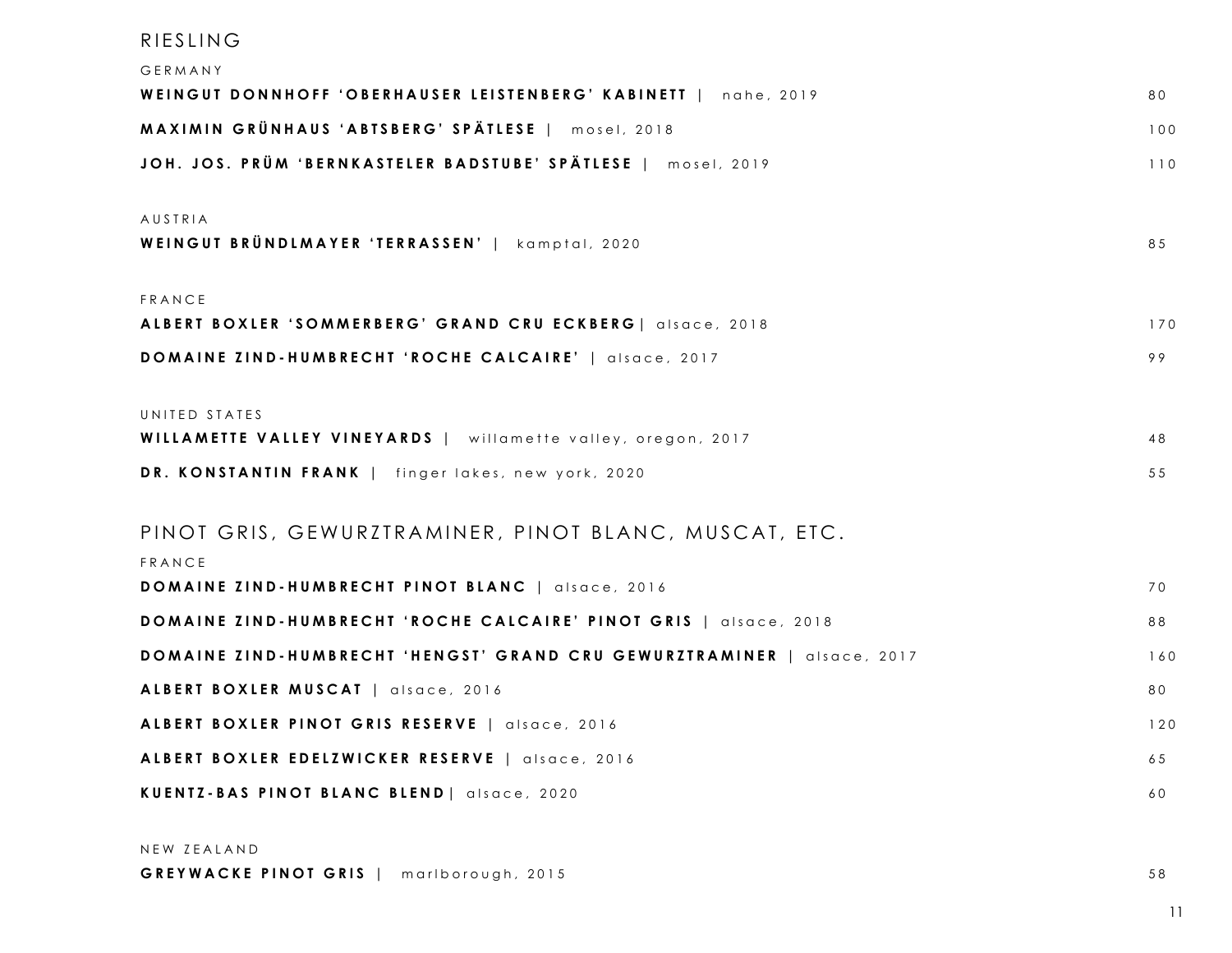### VIOGNIER, ROUSSANNE, MARSANNE & GRENACHE BLANC

| FRANCE                                                              |     |
|---------------------------------------------------------------------|-----|
| E. GUIGAL   condrieu, rhône valley, 2015                            | 135 |
| ALAIN GRAILLOT   crozes-hermitage, rhône valley, 2019               | 85  |
| TARDIEU LAURENT 'LES BECS FINS'   cotes du rhône, rhône valley 2017 | 65  |
| OREGON                                                              |     |
|                                                                     |     |
| PENNER-ASH VIOGNIER   oregon, 2018                                  | 88  |
| AUSTRIA   WHITE                                                     |     |
| WEINGUT BRÜNDLMAYER 'TERRASSEN' GRUNER VELTLINER   kamptal, 2018    | 70  |
| WEINGUT WIENINGER-WIENER GEMISCHTER SATZ   vienna, 2013             | 100 |
|                                                                     |     |
| SPAIN   WHITE                                                       |     |
| ABADÍA DE SAN CAMPIO ALBARIÑO   rías baixas, 2020                   | 65  |
| <b>ENVIDIA COCHINA ALBARIÑO   rías baixas, 2020</b>                 | 75  |
| LÓPEZ DE HEREDIA 'VIÑA GRAVONIA'   rioja, 2013                      | 100 |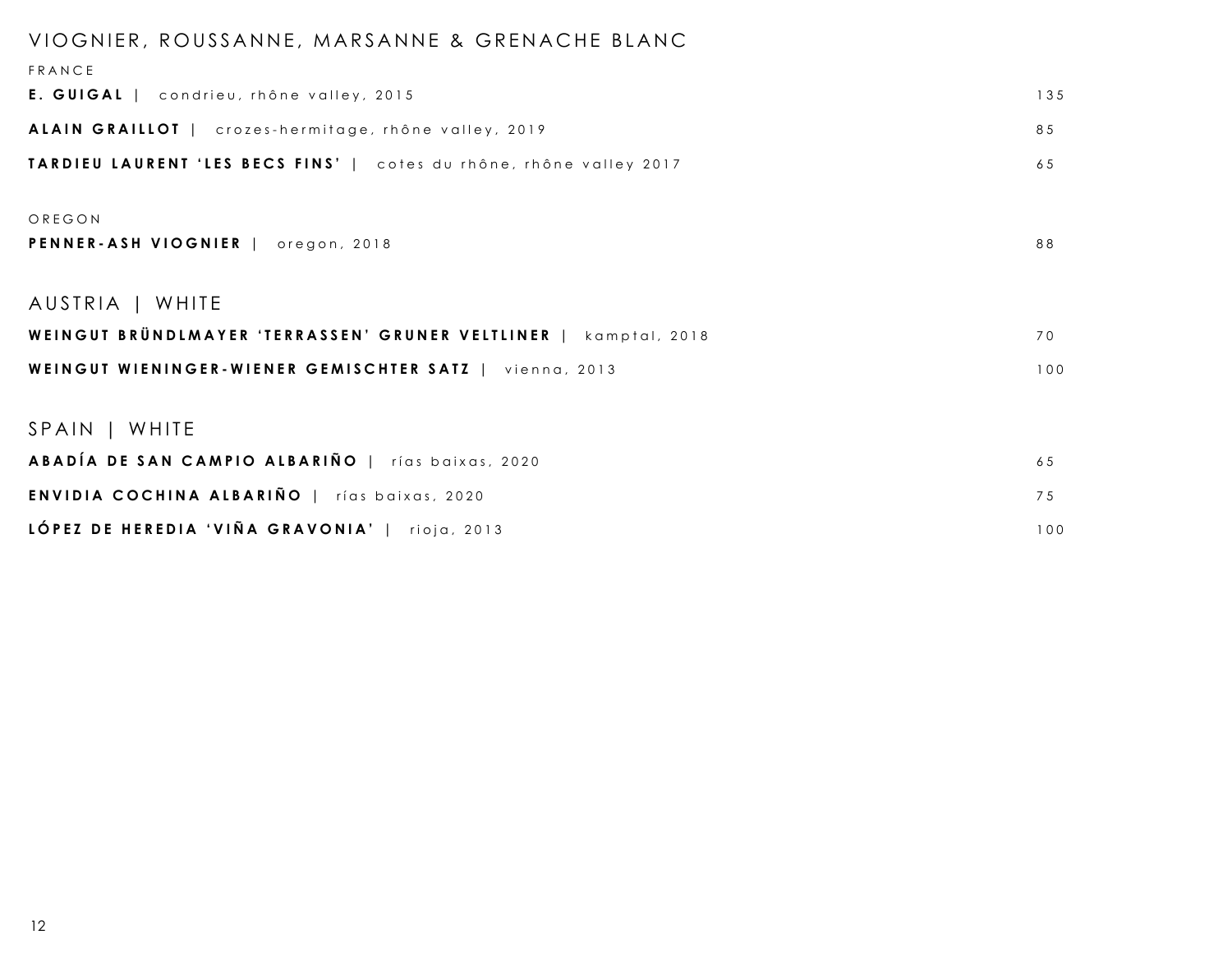| ITALY   WHITE                                                           |     |
|-------------------------------------------------------------------------|-----|
| PIEDMONT                                                                |     |
| MICHELE CHIARLO 'LE MADRI'   roero arneis, 2016                         | 48  |
| VILLA SPARINA   gavi, 2019                                              | 55  |
| NORTH EASTERN ITALY                                                     |     |
| <b>INAMA</b>   soave classico, veneto, 2020                             | 48  |
| MARCO FELLUGA 'MONGRIS' PINOT GRIGIO   friuli-venezia giulia, 2020      | 65  |
| CANTINA VALLE ISARCO SYLVANER   alto adige, 2019                        | 55  |
| CENTRAL ITALY                                                           |     |
| <b>MONACESCA 'MIRUM'</b>   riserva verdisshio di matelica, marche, 2018 | 60  |
| CERVARO DELLA SALA CHARDONNAY   umbria, 2018                            | 130 |
| BANFI 'LA PETTEGOLA' VERMENTINO   tuscany, 2020                         | 55  |
| SOUTHERN ITALY                                                          |     |
| <b>AGNANUM</b>   campi flegrei, campania, 2019                          | 65  |
| <b>MASTROBERARDINO</b>   fiano di avellino, campania, 2019              | 80  |
| DONNAFUGATA 'LIGHEA' ZIBIBBO   sicily, 2020                             | 60  |
| PLANETA   etna bianco, sicily, 2018                                     | 70  |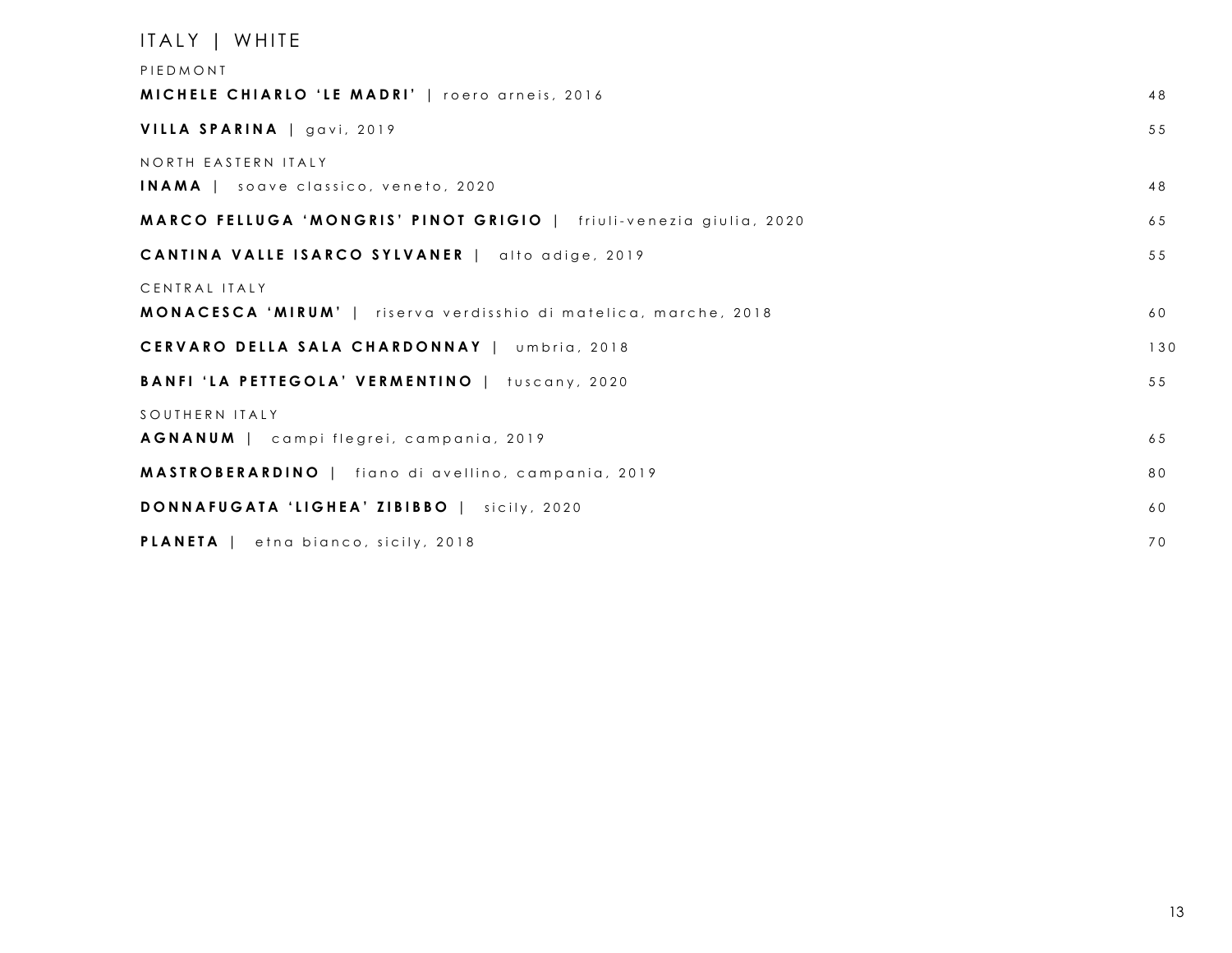## ROSÉ

| UNITED STATES                                                           |     |
|-------------------------------------------------------------------------|-----|
| RED CAR   sonoma coast, 2020                                            | 56  |
| ARNOT-ROBERTS   california, 2018                                        | 70  |
|                                                                         |     |
| FRANCE<br><b>TRIENNES</b>   mediterranée, 2020                          | 60  |
| CIBONNE TENTATIONS   côtes de provence, 2020                            |     |
|                                                                         | 65  |
| CLOS CIBONNE 'CUVÉE DES VIGNETTES' CRU CLASSÉ   côtes de provence, 2017 | 90  |
| CHARLES JOGUET   chinon, 2020                                           | 80  |
| DOMAINE DE MARQUILIANI   corsica, 2020                                  | 85  |
|                                                                         |     |
| ITALY                                                                   |     |
| TORMARESCA 'CALAFURIA'   puglia, 2020                                   | 60  |
| TENUTA DELLE TERRE NERE   sicily, 2020                                  | 70  |
|                                                                         |     |
| ORANGE                                                                  |     |
| ITALY                                                                   |     |
| PAOLO BEA 'SANTA CHIARA'   umbria, 2016                                 | 120 |
| PAOLO BEA 'ARBOREUS'   umbria, 2014                                     | 160 |
| FONGOLI 'BIANCOFONGOLI'   umbria, 2020                                  | 70  |
|                                                                         |     |
| SPAIN                                                                   |     |

| SURIOL 'CAL RON'   penedés, 2020 |  | 80 |
|----------------------------------|--|----|
|----------------------------------|--|----|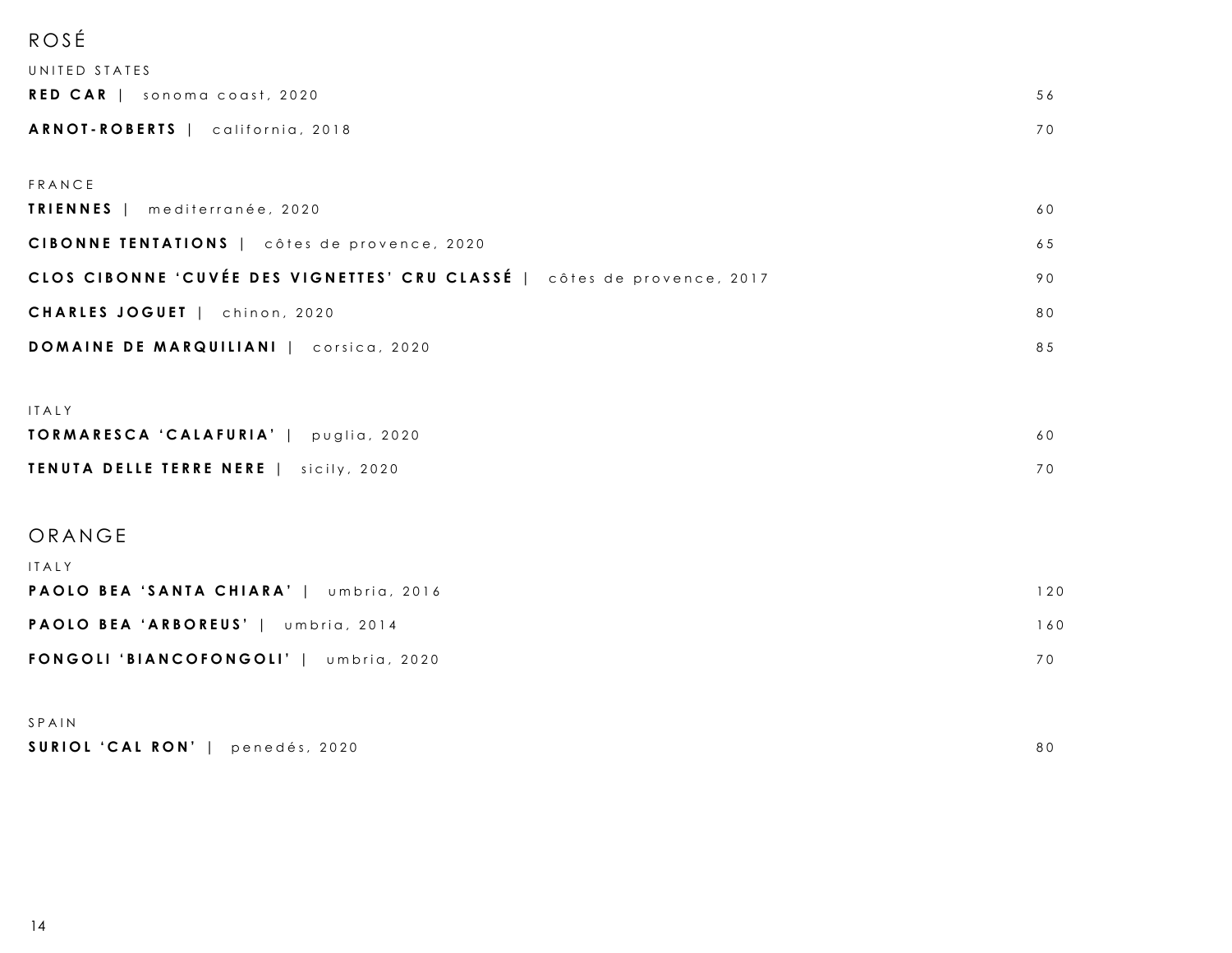| BURGUNDY   RED                                                                         |      |
|----------------------------------------------------------------------------------------|------|
| <b>BOURGOGNE</b>                                                                       |      |
| <b>DOMAINE DE MONTILLE   2017</b>                                                      | 100  |
| HAUTES CÔTES-DE-NUITS                                                                  |      |
| <b>DOMAINE MICHEL GROS 'FONTAINE ST. MARTIN' MONOPOLE   2018</b>                       | 96   |
| GEVREY-CHAMBERTIN                                                                      |      |
| LUCIEN LE MOINE 'MAZIS-CHAMBERTIN' GRAND CRU   2014                                    | 600  |
| BERNARD DUGAT-PY 'VIEILLES VIGNES'   2015                                              | 450  |
| DOMAINE MICHEL MAGNIEN 'SEUVRÉES'   2015                                               | 125  |
| OLIVIER BERNSTEIN   2017                                                               | 250  |
| DOMAINE DE LA VOUGERAIE 'LES MAZOYERES CHARMES-CHAMBERTIN' GRAND CRU   2015            | 500  |
| MOREY-SAINT-DENIS                                                                      |      |
| <b>DOMAINE DUJAC 'CLOS DE LA ROCHE' GRAND CRU   2018</b>                               | 1050 |
| <b>DOMAINE DUJAC 1ER CRU   2018</b>                                                    | 350  |
| <b>DOMAINE DUJAC   2018</b>                                                            | 250  |
| CHAMBOLLE-MUSIGNY                                                                      |      |
| <b>DOMAINE COMTE GEORGES DE VOGUE 'CUVEE VIEILLES VIGNES MUSIGNY' GRAND CRU   2017</b> | 1300 |
| DOMAINE MICHEL GROS   2017                                                             | 205  |
| DOMAINE GACHOT-MONOT<br>2018                                                           | 180  |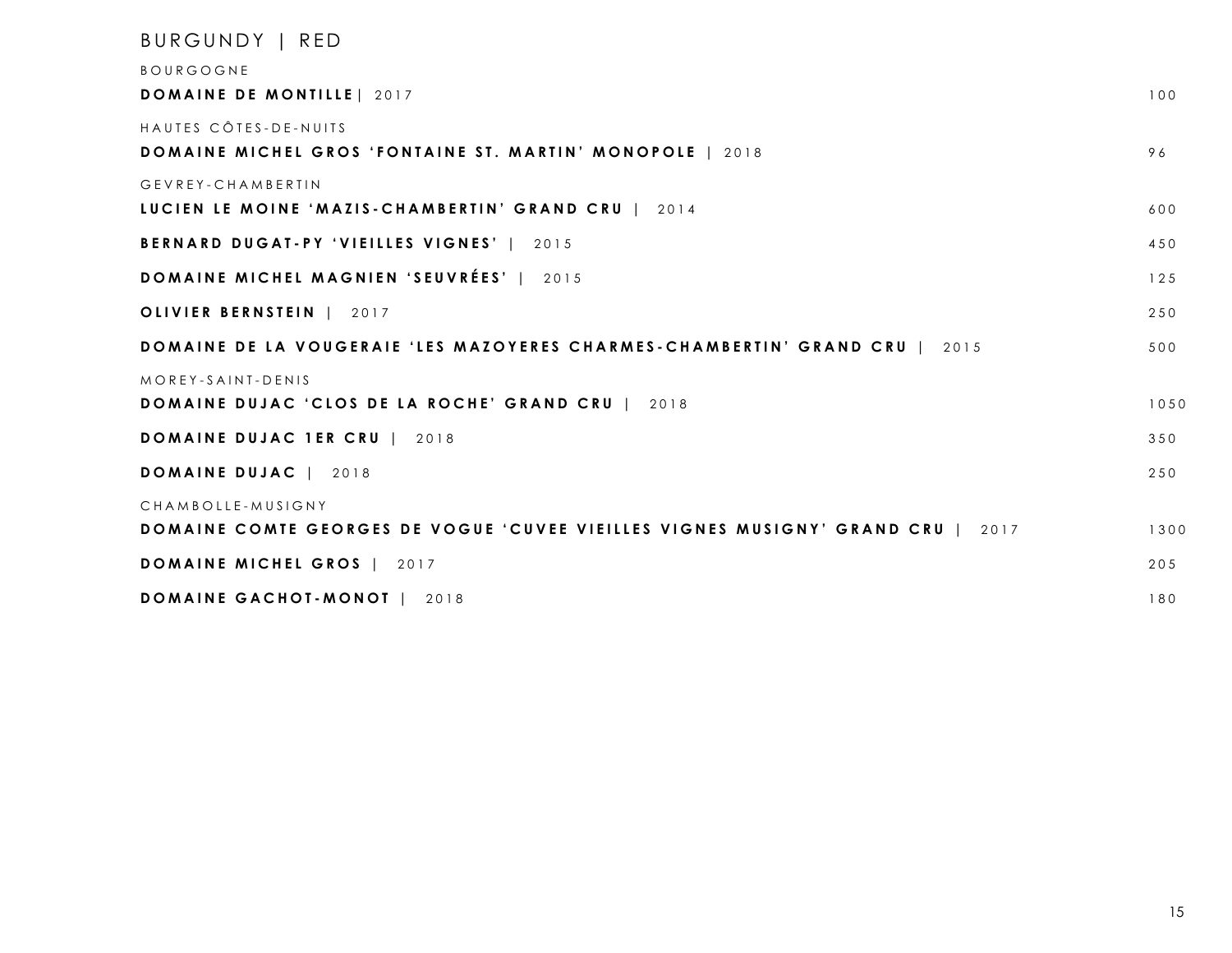| BURGUNDY   RED                                                                                |       |
|-----------------------------------------------------------------------------------------------|-------|
| VOSNE-ROMANÉE                                                                                 |       |
| DOMAINE DE LA ROMANÉE-CONTI 'GRANDS ÉCHÉZEAUX' GRAND CRU   2007                               | 4000  |
| <b>DOMAINE DE LA ROMANÉE-CONTI 'ÉCHÉZEAUX' GRAND CRU   2017</b>                               | 3000  |
| DOMAINE DE LA ROMANÉE-CONTI 'ROMANÉE-ST-VIVANT' GRAND CRU   2017                              | 5000  |
| DOMAINE DE LA ROMANÉE-CONTI 'RICHEBOURG' GRAND CRU   2011                                     | 11000 |
| DOMAINE DE LA ROMANÉE-CONTI 'RICHEBOURG' GRAND CRU   2017                                     | 9000  |
| DOMAINE DE LA ROMANÉE-CONTI 'LA TÂCHE' MONOPOLE GRAND CRU   2017                              | 11000 |
| DOMAINE DUJAC 'AUX MALCONSORTS' 1ER CRU   2018                                                | 950   |
| <b>DOMAINE MICHEL GROS 'CLOS DES REAS' 1ER CRU   2017</b>                                     | 300   |
| NUITS-ST-GEORGES<br>PIERRE-YVES COLIN-MOREY 'AUX BOUDOTS' 1ER CRU   2017                      | 330   |
| DOMAINE DE LA VOUGERAIE 'LES CORVEES PAGETS' 1ER CRU   2015                                   | 1000  |
| PIERRE-YVES COLIN-MOREY   2017                                                                | 210   |
| DOMAINE MICHEL GROS   2017                                                                    | 160   |
| $SAYIGNY - LÈS - BEAUNE$<br><b>DOMAINE PIERRE GUILLEMOT 'AUX SERPENTIÈRES' IER CRU</b>   2018 | 120   |
| ALOXE-CORTON<br><b>DOMAINE LOUIS LATOUR 'CHÂTEAU CORTON GRANCEY' GRAND CRU   2009</b>         | 230   |
| LUCIEN LE MOINE 'CORTON-PERRIERES' GRAND CRU   2012                                           | 260   |
| VOLNAY<br><b>DOMAINE DE MONTILLE 'LES TAILLEPIEDS' 1ER CRU   2017</b>                         | 220   |
| ST-AUBIN<br><b>DOMAINE LARUE 'LES EDUENS'   2018</b>                                          | 90    |
| SANTENAY<br>PIERRE-YVES COLIN-MOREY 'LES GRAVIÉRES' 1ER CRU  <br>2018                         | 180   |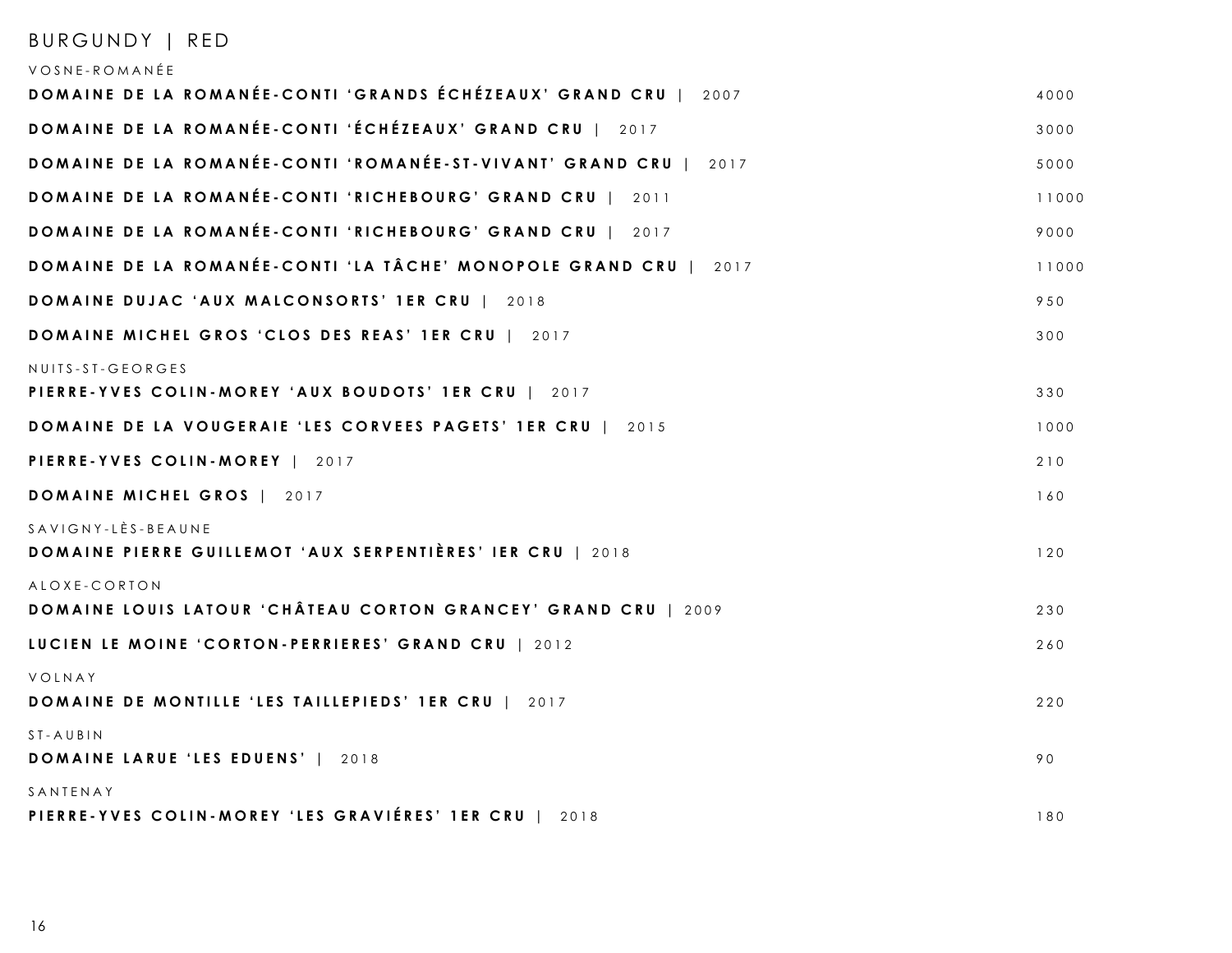## BURGUNDY | RED BEAUJOLAIS LAURENCE & RÉMI DUFAITRE | brouilly, 2019 80 **GUY BRETON 'VIEILLES VIGNES'** | morgon , 201 9 9 5 **DOMAINE CHIGNARD 'LES MORIERS'** | fleurie, 2020 72 **DOMAINE JEAN FOILLARD** | fleurie, 2019 120 **GUY BRETON** | regnie, 2017 85 **DOMAINE JEAN FOILLARD** | beaujolais villages, 2019 60

#### ALSACE | RED

#### **DOMAINE OSTERTAG 'LES JARDINS'** | 2019 70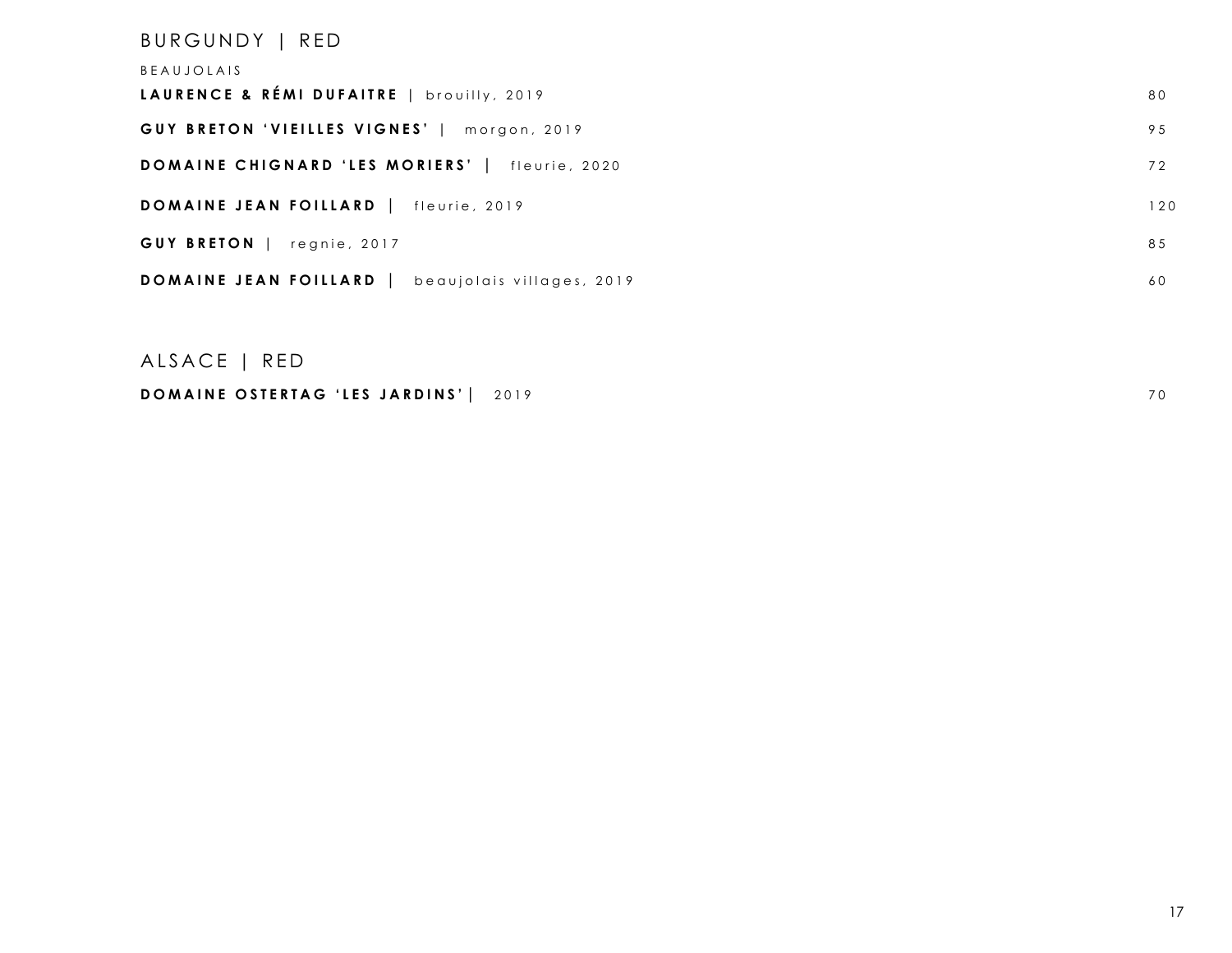### PINOT NOIR

| NORTH COAST                                                            |     |
|------------------------------------------------------------------------|-----|
| LITTORAI 'LES LARMES'   anderson valley, 2017                          | 140 |
| LITTORAI 'WENDLING VINEYARD BLOCK E'   anderson valley, 2016           | 150 |
| LITTORAI 'SAVOY VINEYARD'   anderson valley, 2017                      | 160 |
| CERITAS 'HACIENDA SECOYA VINEYARD'   anderson valley, 2016             | 130 |
| DUMOL 'JENTOFT VINEYARD'   russian river valley, 2017                  | 150 |
| KISTLER   russian river valley, 2019                                   | 160 |
| WILLIAMS SELYEM 'WESTSIDE ROAD NEIGHBORS'   russian river valley, 2020 | 220 |
| RED CAR 'HEAVEN & EARTH'   sonoma coast, 2015                          | 130 |
| RED CAR 'HAGAN VINEYARD'   sonoma coast, 2015                          | 130 |
| ARNOT-ROBERTS 'COASTLANDS VINEYARD'   sonoma coast, 2017               | 145 |
| RADIO-COTEAU 'TERRA NUEMA'   sonoma coast, 2014                        | 145 |
| AUBERT 'UV-SL VINEYARD'   sonoma coast, 2019                           | 180 |
| ANTHILL FARMS 'PETER'S VINEYARD'   sonoma county, 2019                 | 110 |
| ANTHILL FARMS 'HARMONY LANE VINEYARD'   sonoma coast, 2017             | 120 |
| <b>FAILLA</b>   sonoma coast, 2019                                     | 80  |
| KUTCH 'MCDOUGALL RANCH'   sonoma coast, 2015                           | 105 |
| CENTRAL COAST                                                          |     |
| MELVILLE   sta. rita hills, 2019                                       | 100 |
| WILLIAMS SELYEM   2020                                                 | 140 |
| BREWER CLIFTON 'MACHADO'   sta. rita hills, 2017                       | 145 |
| SEA SMOKE 'SOUTHING'   sta. rita hills, 2017                           | 165 |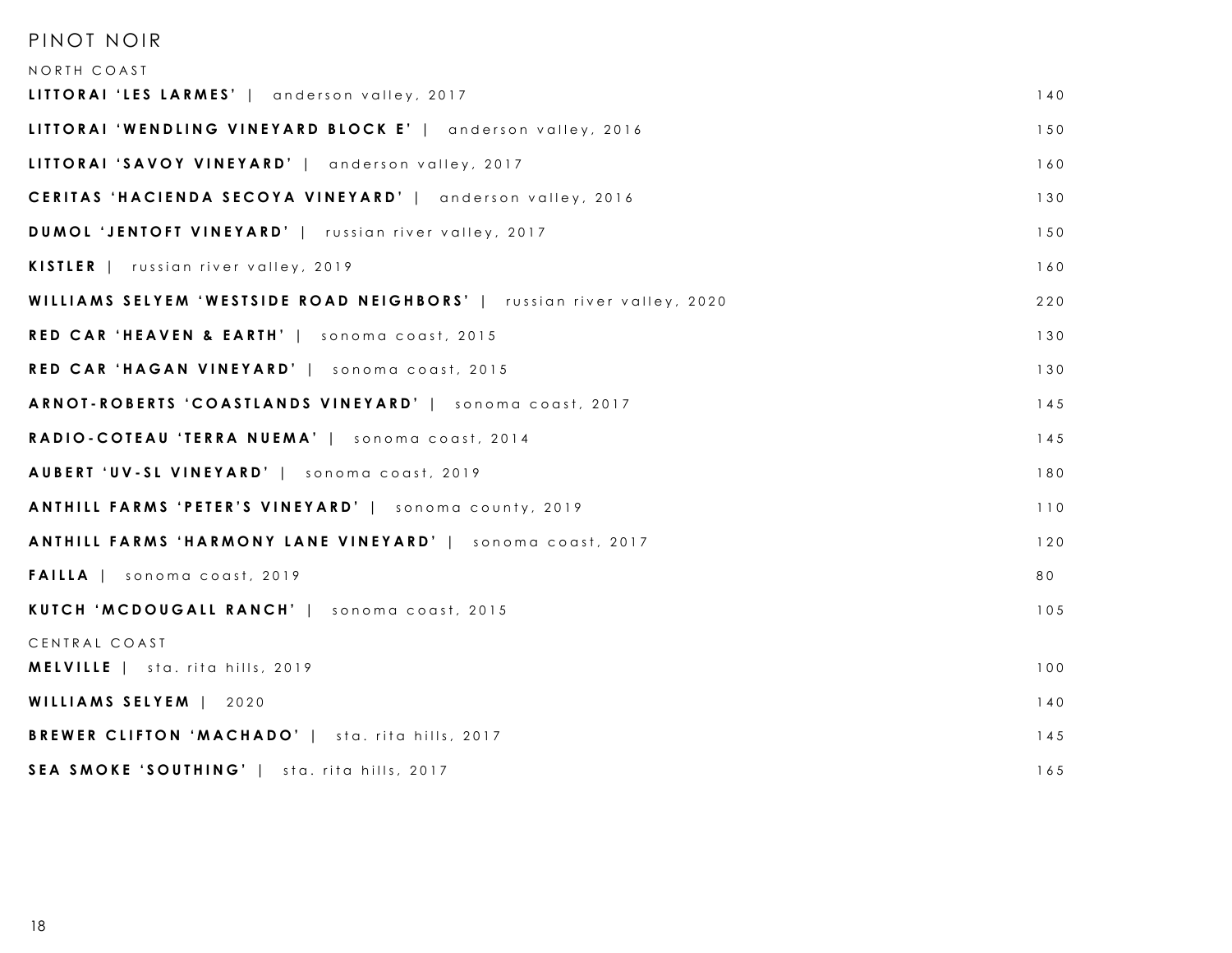#### PINOT NOIR

| OREGON                                                          |     |
|-----------------------------------------------------------------|-----|
| <b>DOMAINE SERENE 'YAMHILL CUVÉE'</b>   willamette valley, 2018 | 140 |
| RÉSONANCE 'RÉSONANCE VINEYARD'   yamhill-carlton, 2015          | 140 |
|                                                                 |     |

ARGENTINA

**CHACRA BARDA** | patagonia, 2020 90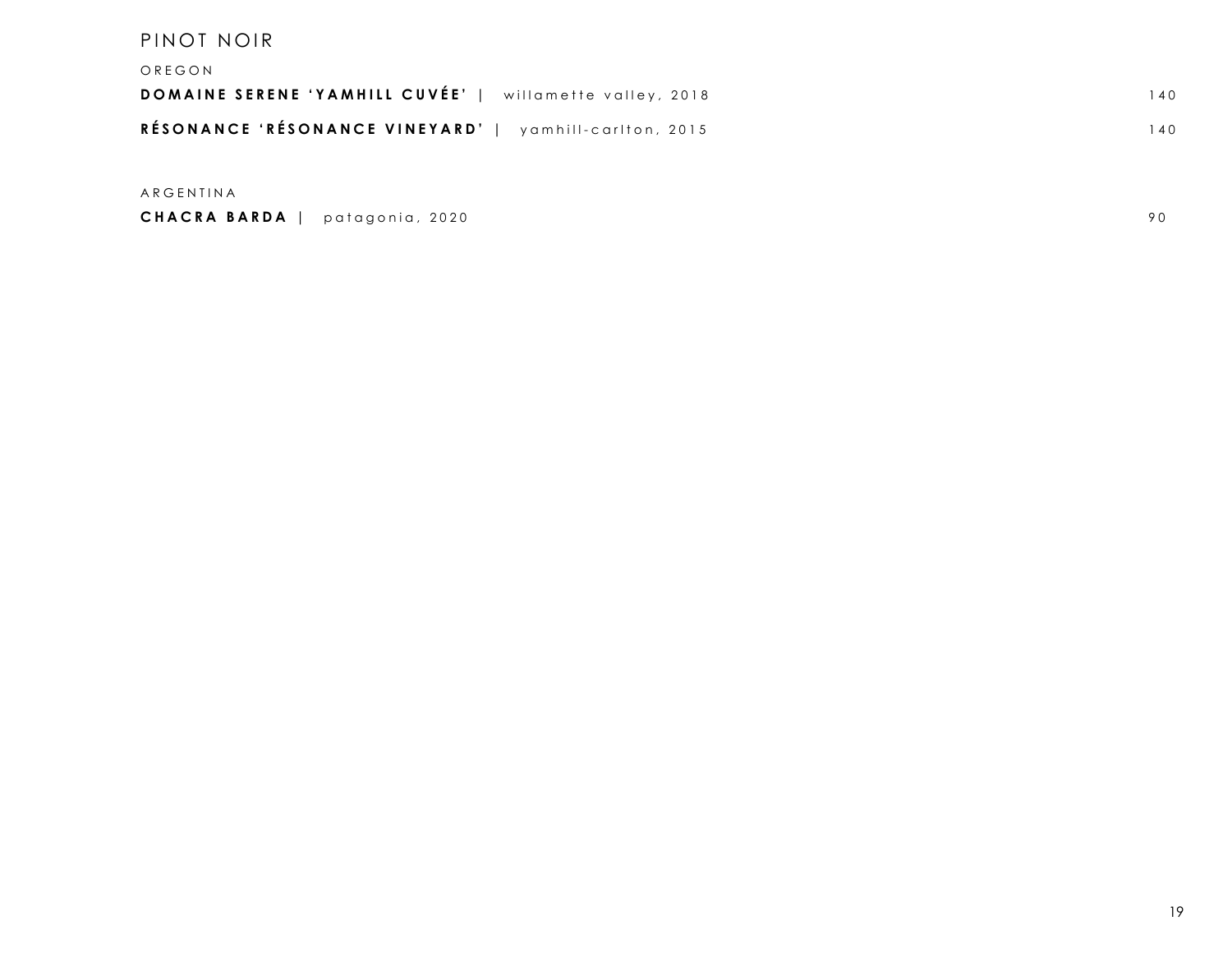| NOTHERN RHÔNE   RED                                                   |     |
|-----------------------------------------------------------------------|-----|
| COLLINES RHODANIENNES                                                 |     |
| DOMAINE ROSTAING 'LES LÉZARDES'   2019                                | 85  |
| CORNAS                                                                |     |
| DOMAINE A. CLAPE   2017                                               | 280 |
| PAUL JABOULET AÎNÉ 'LES GRANDES TERRASSES'   2012                     | 150 |
| CÔTE-ROTIE                                                            |     |
| CHÂTEAU SAINT COSME   2017                                            | 150 |
| DOMAINE JAMET   2017                                                  | 250 |
| HERMITAGE                                                             |     |
| DOMAINE JEAN-LOUIS CHAVE   2005                                       | 900 |
| <b>DOMAINE JEAN-CLAUDE ET NICOLAS FAYOLLE 'LES DIONNIERES'</b>   2017 | 165 |
| CRÔZES-HERMITAGE                                                      |     |
| DOMAINE DES LISES   2019                                              | 95  |
|                                                                       |     |
| SOUTHERN RHÔNE   RED                                                  |     |
| CHÂTEAUNEUF-DU-PAPE<br>CHÂTEAU DE BEAUCASTEL   2017                   | 200 |
| CHÂTEAU DE BEAUCASTEL   2006                                          | 250 |
| GIGONDAS                                                              |     |
| LES PALLIÈRES 'RACINES'   2017                                        | 110 |
|                                                                       |     |
| PROVENCE   RED                                                        |     |
| BANDOL                                                                |     |
| DOMAINE DU GROS 'NORÉ   2017                                          | 120 |
| DOMAINE TEMPIER 'LA MIGOUA'   2019                                    | 140 |
| LANGUEDOC   RED                                                       |     |
| COTEAUX DU LANGUEDOC                                                  |     |
| BERGERIE DE L'HORTUS 'CLASSIQUE'   2018                               | 65  |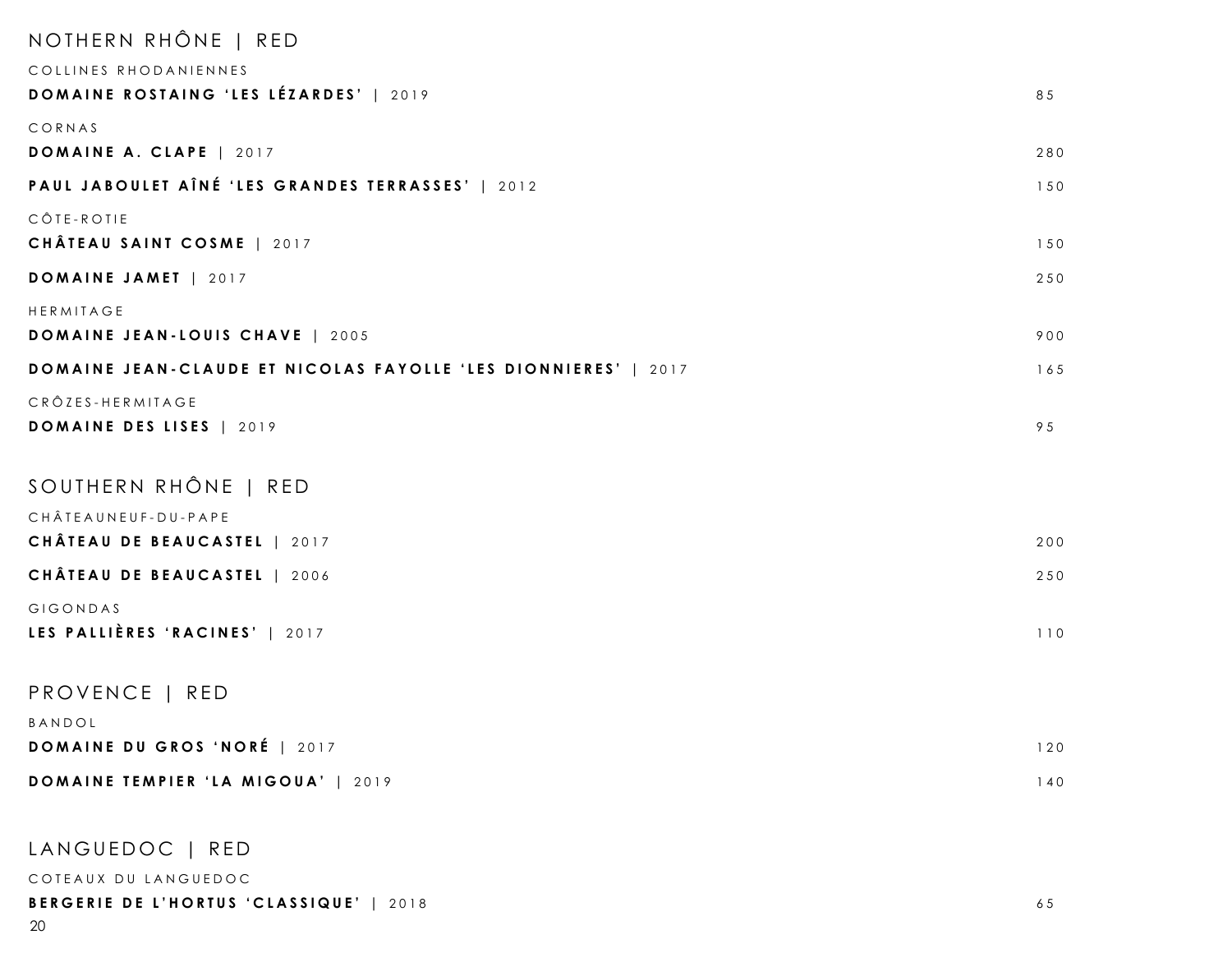| SYRAH                                                       |     |
|-------------------------------------------------------------|-----|
| CALIFORNIA                                                  |     |
| HARTFORD COURT 'OUTER LIMITS VINEYARD'   sonoma coast, 2014 | 120 |
| FAILLA 'HAYNES VINEYARD'   coombsville, 2019                | 160 |
| SINE QUA NON 'DISTENTA'   2019                              | 350 |
| WASHINGTON                                                  |     |
| BETZ FAMILY WINERY 'LA SERENNE'   yakima valley, 2010       | 120 |
| BETZ FAMILY WINERY 'LA CÔTE ROUSSE'   red mountian, 2010    | 120 |
| AUSTRALIA                                                   |     |
| MOLLYDOOKER 'THE BOXER'   south australia, 2019             | 85  |
| GRENACHE                                                    |     |
| CALIFORNIA                                                  |     |
| SINE QUA NON 'DISTENTA'   2019                              | 350 |
| MOURVÈDRE                                                   |     |
| CALIFORNIA                                                  |     |

| RAILSBACK FRÈRES 'CUVÉE MOURVÈDRE'   2017 |  | 115 |
|-------------------------------------------|--|-----|
|-------------------------------------------|--|-----|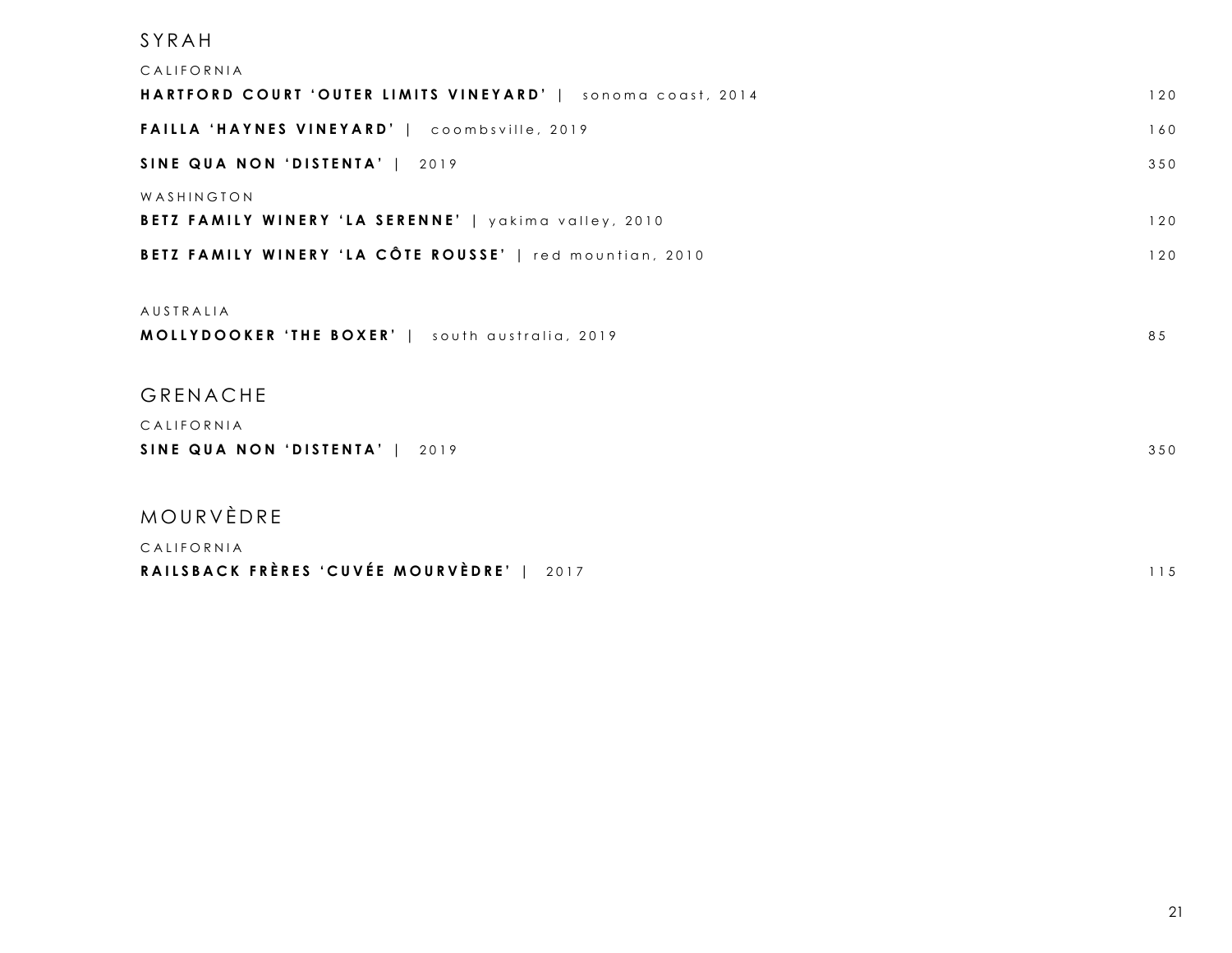### BORDEAUX

| MÉDOC                                                                     |      |
|---------------------------------------------------------------------------|------|
| CHÂTEAU LA TOUR CARNET - FOURTH GROWTH   haut-médoc, 2018                 | 130  |
| CHÂTEAU GREYSAC   2016                                                    | 80   |
| CLOS MANOU   2016                                                         | 100  |
| $S$ A IN T - E S T È P H E<br>CHÂTEAU LAFON-ROCHET - FOURTH GROWTH   1995 | 215  |
| CHÂTEAU HAUT-BEAUSÉJOUR   2016                                            | 120  |
| PAUILLAC<br>CHÂTEAU MOUTON ROTHSCHILD - FIRST GROWTH   2007               | 1800 |
| CHÂTEAU BARON PICHON-LONGUEVILLE - SECOND GROWTH   1995                   | 450  |
| CHÂTEAU LYNCH BAGES - FIFTH GROWTH   1985                                 | 700  |
| CHÂTEAU PONTET-CANET - FIFTH GROWTH   2016                                | 260  |
| LE PAUILLAC DE CHÂTEAU LATOUR   2016                                      | 200  |
| SAINT-JULIEN<br>CHÂTEAU GRUAUD LAROSE - SECOND GROWTH   2011              | 250  |
| CHÂTEAU BRANAIRE (DULUC-DUCRU) - FOURTH GROWTH   1995                     | 260  |
| CHÂTEAU LÉOVILLE DE LAS CASES - SECOND GROWTH   1988                      | 850  |
| CHÂTEAU LÉOVILLE DE LAS CASES - SECOND GROWTH<br>2006                     | 800  |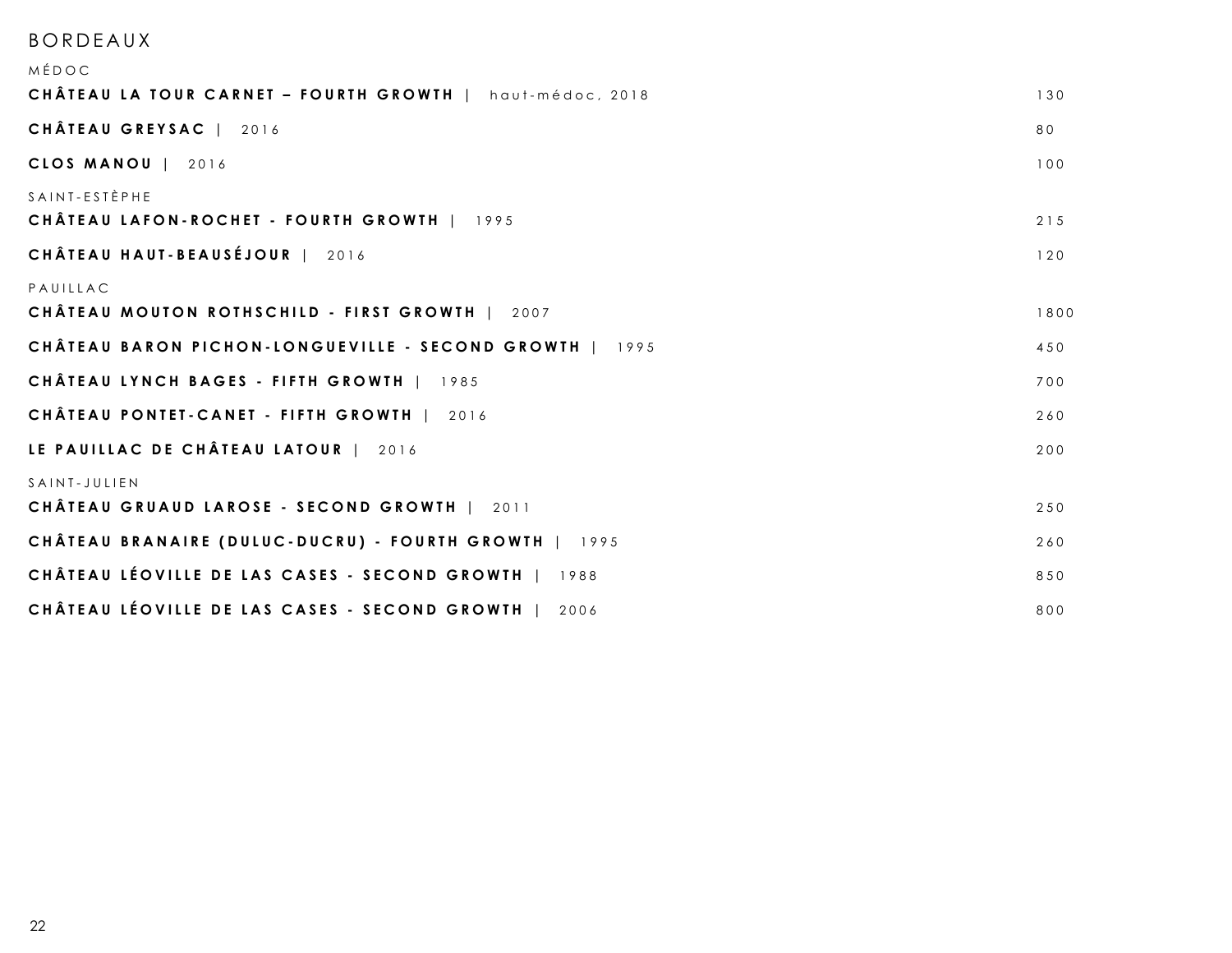# BORDEAUX MARGAUX **CHÂTEAU KIRWAN - THIRD GROWTH** | 1996 300 **CHÂTEAU PALMER - THIRD GROWTH** | 2004 2000 PESSAC - LÉOGNAN **CHÂTEAU PAPE CLEMENT** | 2016 GRAVES **CHÂTEAU HAUT - BRION - FIRST GROWTH** | 2 0 0 6 1500 **CHÂTEAU HAUT - BRION - FIRST GROWTH** | 1985 2000 POMEROL **CHÂTEAU CERTAN** | 2014 250 SAINT - ÉMILION **CHÂTEAU PAVIE – 1ER GRAND CRU CLASSÉ A** | 2014 650 **CHÂTEAU BEAUSÉJOUR DUFFAU - LAGARROSSE - 1ER GRAND CRU CLASSÉ B** | 1995 2 3 5 **CHÂTEAU CANON – 1ER GRAND CRU CLASSÉ** | 2013 190 CÔTES DE BORDEAUX **CHÂTEAU LE PUY 'EMILIEN'** | 2017 CAHORS **CROCUS 'L'ATELIER'** | 2018 56 CHINON **DOMAINE DE PALLUS 'LES PENSÉES DE PALLUS' | 2015** 72 BOURGUEIL **CATHERINE ET PIERRE BRETON ' TRINCH '** | 2 0 2 0 8 0 **CATHERINE ET PIERRE BRETON ' LES PERRIÈRES '** | 2 0 1 7 120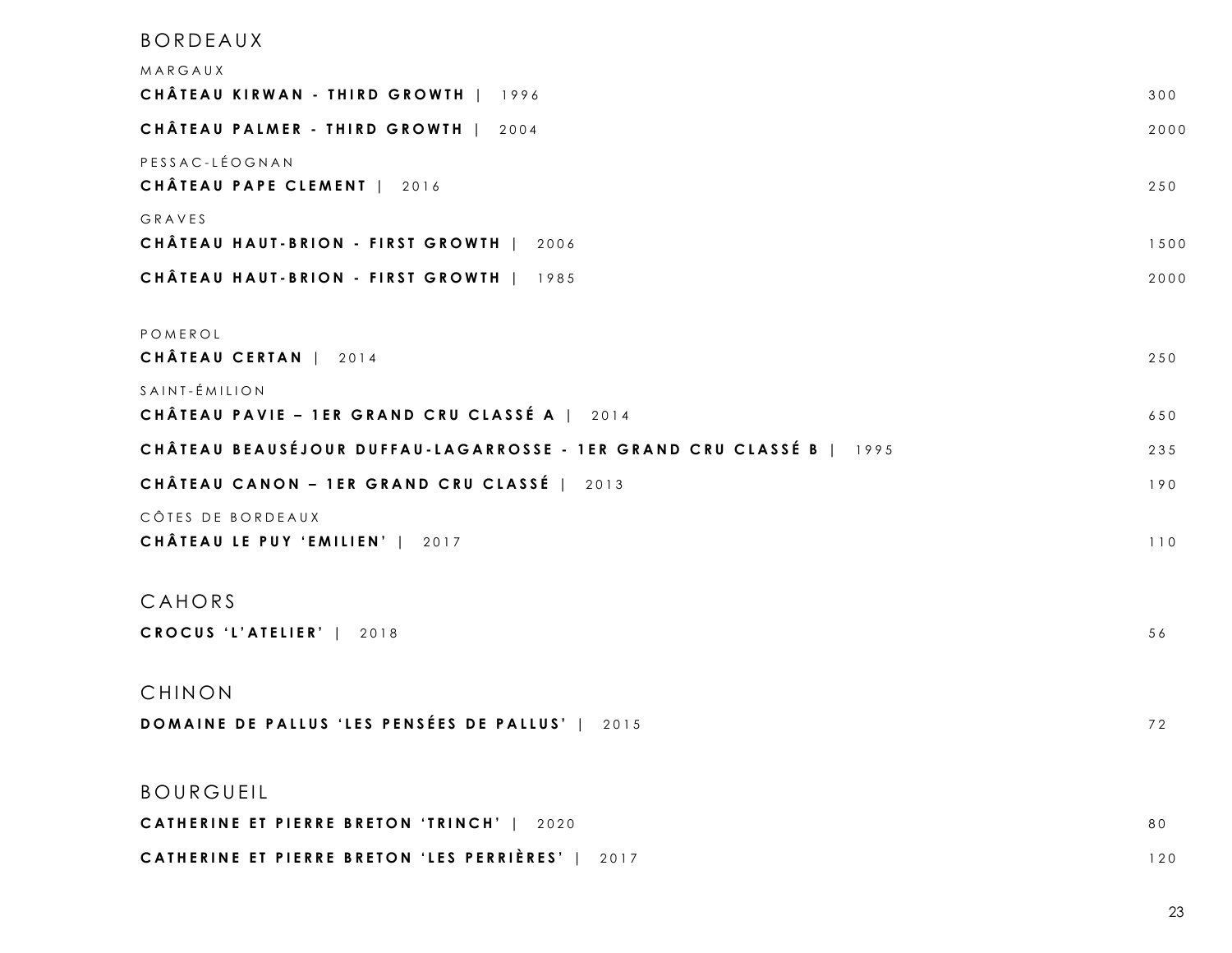#### CABERNET SAUVIGNON & RED BLENDS

| SONOMA                                                                                |      |
|---------------------------------------------------------------------------------------|------|
| <b>CAMINO 'MOTECILLO VINEYARD'</b>   moon mountain district, 2016                     | 100  |
| <b>PETER MICHAEL 'LES PAVOTS'</b>   knight's valley, 2019                             | 350  |
| NAPA VALLEY<br>DIAMOND CREEK 'THREE VINEYARD BLEND'   diamond mountain district, 2013 | 430  |
| DIAMOND CREEK 'GRAVELLY MEADOW'   diamond mountain district, 2017                     | 390  |
| <b>DIAMOND CREEK 'VOLCANIC HILL'</b>   diamond mountain district, 2017                | 390  |
| <b>DIAMOND CREEK 'RED ROCK TERRACE'</b>   diamond mountain district, 2017             | 390  |
| NEAL FAMILY VINEYARDS 'HOWELL MOUNTAIN ESTATE'   howell mountain, 2014                | 170  |
| <b>DUNN VINEYARDS</b>   howell mountain, 2015                                         | 280  |
| HEITZ CELLAR 'TRAILSIDE VINEYARD'   rutherford, 2014                                  | 220  |
| <b>FREEMARK ABBEY 'BOSCHE VINEYARD'</b>   rutherford, 2007                            | 265  |
| <b>FREEMARK ABBEY 'SYCAMORE VINEYARD'</b>   rutherford, 2012                          | 225  |
| PLUMPJACK   oakville, 2018                                                            | 250  |
| OPUS ONE   oakville, 2010                                                             | 700  |
| HARLAN ESTATE   oakville, 2012                                                        | 2200 |
| <b>SHAFER 'HILLSIDE SELECT'</b>   stags leap district, 2017                           | 500  |
| TOURNESOL 'PROPRIETOR'S BLEND'   coombsville, 2013                                    | 160  |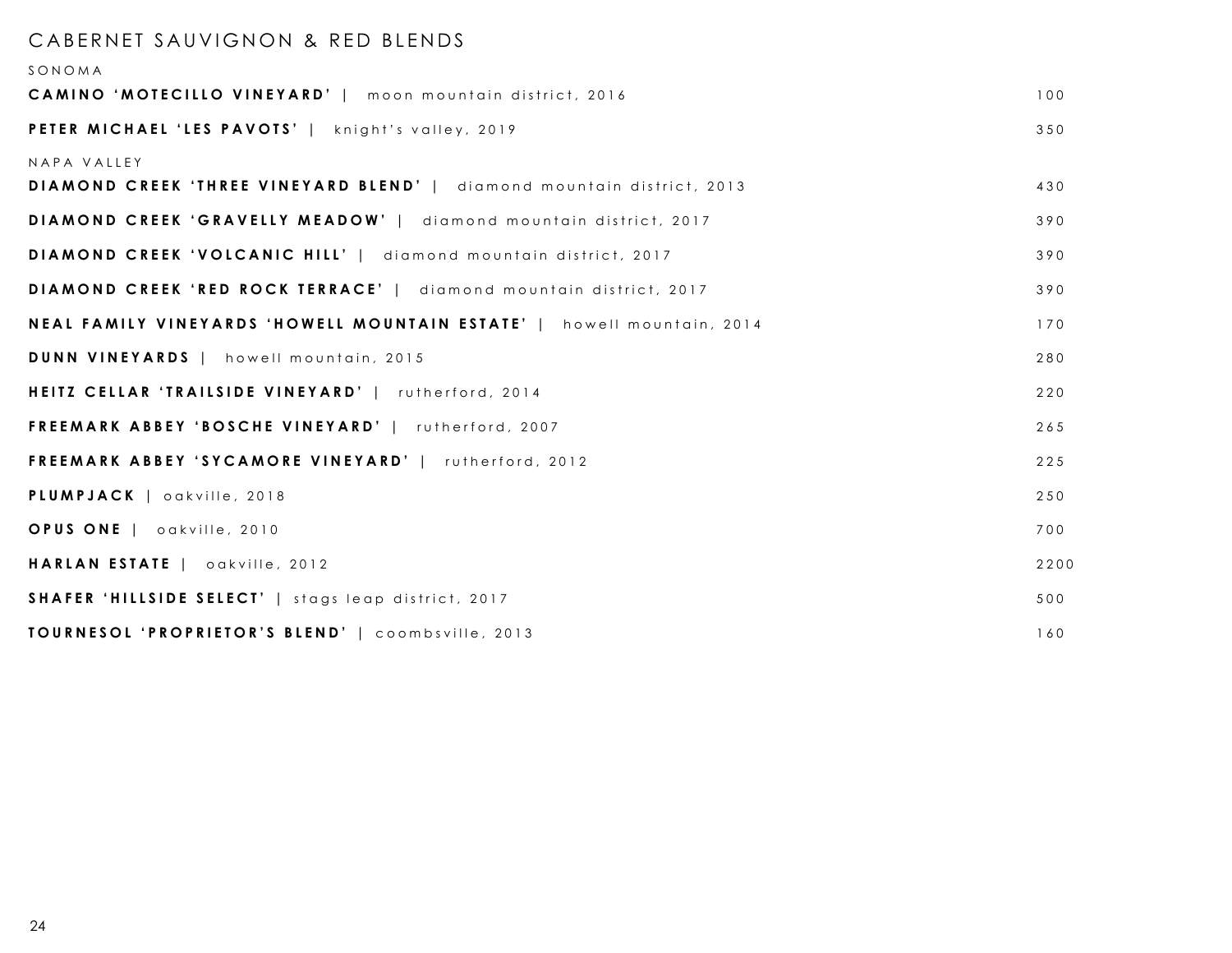| CABERNET SAUVIGNON & RED BLENDS<br>NAPA VALLEY     |     |
|----------------------------------------------------|-----|
| NEAL FAMILY VINEYARDS   2014                       | 100 |
| FREEMARK ABBEY   2017                              | 120 |
| ADAPTATION   2017                                  | 130 |
| HEITZ CELLAR   2017                                | 140 |
| <b>SHAFER 'TD-9'   2019</b>                        | 150 |
| NEYERS 'AME - NEYERS RANCH'   2017                 | 175 |
| GRGICH HILLS ESTATE   2017                         | 210 |
| <b>EISELE VINEYARD 'ALTAGRACIA'   2018</b>         | 250 |
| KENZO ESTATE 'RINDO'   2018                        | 275 |
| CONTINUUM 'SAGE MOUNTAIN VINEYARD'   2018          | 400 |
| REALM CELLARS 'MOONRACER'   2016                   | 560 |
| SANTA CRUZ MOUNTAINS<br>RIDGE 'MONTE BELLO'   2016 | 400 |
| PASO ROBLES                                        |     |
| DAOU   2020                                        | 85  |
| AUSTRALIA                                          |     |

### **HICKINBOTHAM 'TRUEMAN'** | mclaren vale, 2017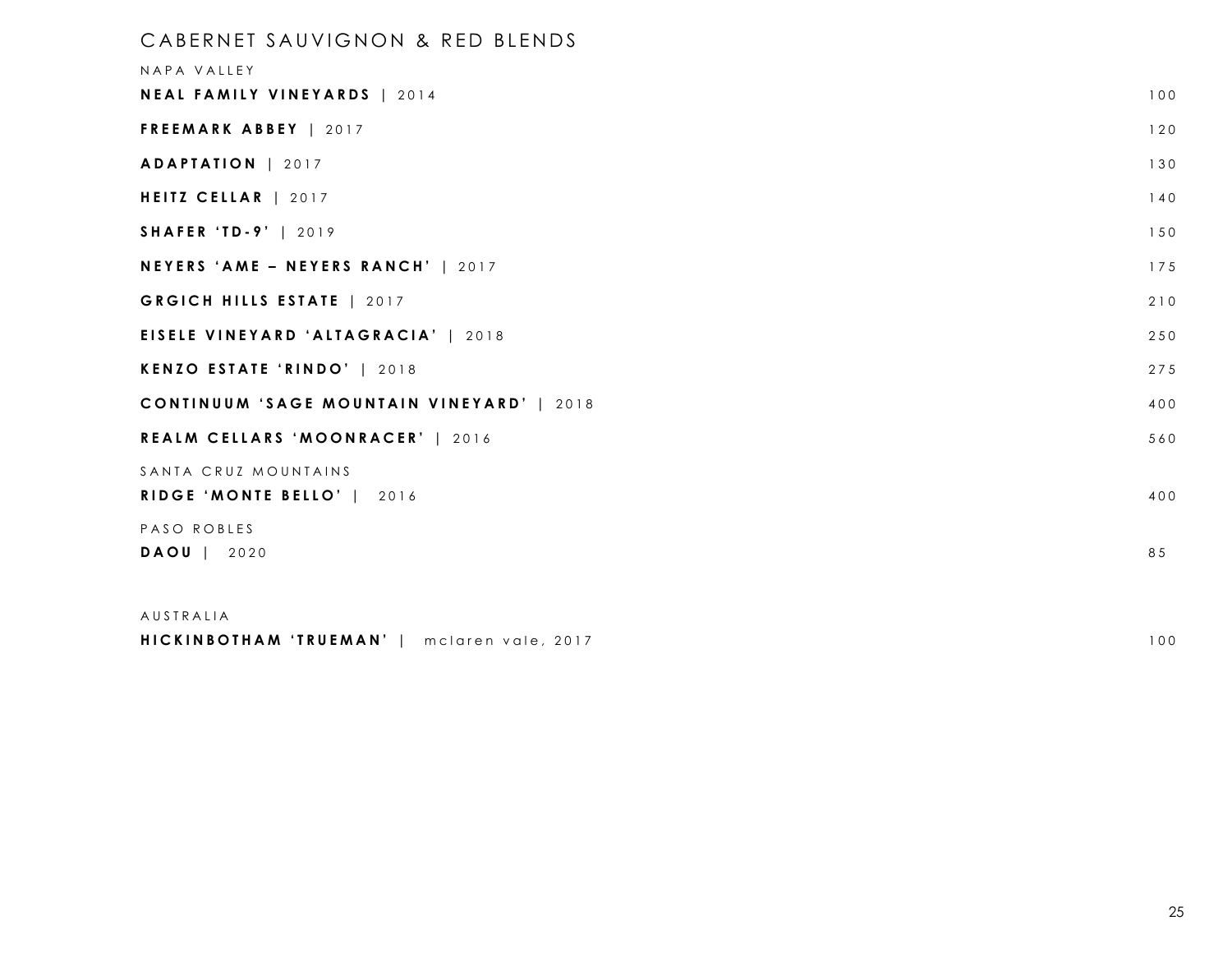## MERLOT & CABERNET FRANC CALIFORNIA **NICKEL & NICKEL 'SUSCOL RANCH' MERLOT** | napa valley, 2018 150 **JARVIS CABERNET FRANC** | napa valley, 2013 230 **KENZO ESTATE 'ASUKA' CABERNET FRANC** | napa valley, 2016 250 **VERITÉ 'LE DÉSIR'** | sonoma county, 2013 560 WASHINGTON **LONG SHADOWS 'PEDESTAL' MERLOT** | columbia valley, 2008 215

#### MALBEC

| FRANCE                            |    |
|-----------------------------------|----|
| CROCUS 'L'ATELIER'   cahors, 2018 | 56 |

#### ZINFANDEL

| CALIFORNIA                                                     |     |
|----------------------------------------------------------------|-----|
| <b>HARTFORD COURT 'OLD VINES'</b>   russian river valley, 2019 | 65  |
| <b>RIDGE 'BENITO DUSI RANCH'</b>   paso robles, 2019           | 85  |
| TURLEY 'PESENTI VINEYARD'  <br>paso robles, 2020               | 1 O |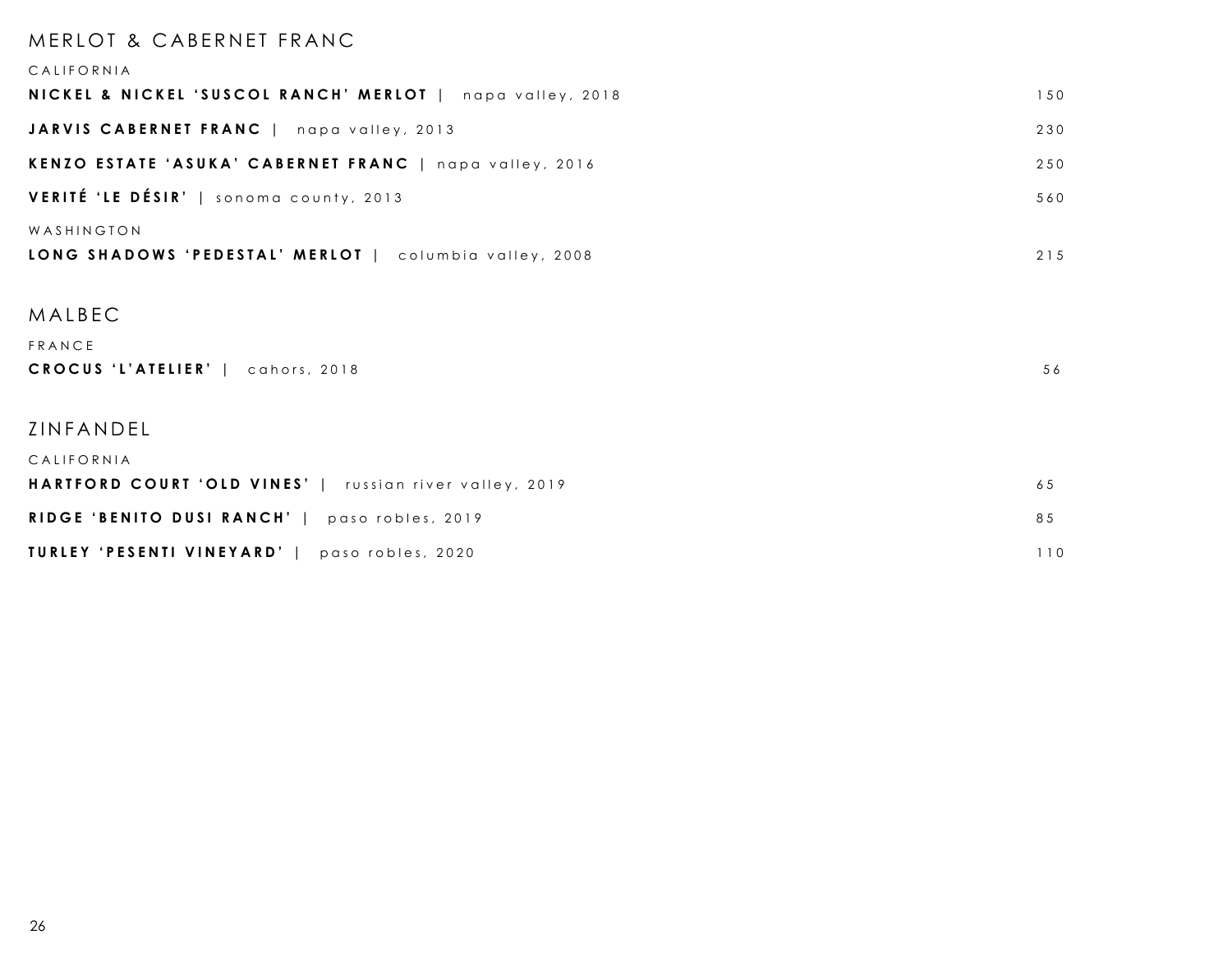| ITALY   RED                                                    |          |
|----------------------------------------------------------------|----------|
| BAROLO                                                         |          |
| <b>ODDERO</b>   2017                                           | 110      |
| BRUNO GIACOSA 'LE ROCCHE DEL FALLETTO'   2009                  | 350      |
| ODDERO 'BUSSIA VIGNA MONDOCA' RISERVA   2015                   | 350      |
| VIETTI 'LAZZARITO'   2015                                      | 270      |
| <b>BARBARESCO</b><br>FONTANABIANCA   2018                      | 100      |
| PIEDMONT<br>MICHELE CHIARLO 'CIPRESSI' BARBERA   nizza, 2018   | 75       |
| VENETO<br><b>BUSSOLA</b>   amarone della valpolicella, 2014    | 130      |
| <b>TENUTA SANTA MARIA</b>   amarone della valpolicella, 2015   | 180      |
| DAL FORNO ROMANO   amarone della valpolicella, 2012            | 600      |
| VIGNALTA 'GEMOLA'   2013                                       | 90       |
| GIUSEPPE QUINTARELLI 'ROSSO PRIMOFIORE'   2017                 | 165      |
| GIUSEPPE QUINTARELLI 'ROSSO CÀ DEL MERLO'   2012               | 200      |
| GIUSEPPE QUINTARELLI 'ROSSO DEL BEPI'   2010                   | 300      |
| GIUSEPPE QUINTARELLI 'ALZERO'   2007                           | 750      |
| TUSCANY                                                        |          |
| LA MOZZA 'I PERAZZI'   2016                                    | 60       |
| IL FAUNO DI ARCANUM   2018                                     | 90       |
| PODERE LE RIPI 'CIELO D'ULISSE'   2014                         | 90       |
| PODERE LE RIPI 'AMORE & FOLLIA'   2019                         | 100      |
| ANTINORI 'TIGNANELLO'   2018                                   | 250      |
| CHIANTI                                                        |          |
| SAN FELICE 'IL GRIGIO'   chianti classico gran selezione, 2016 | 115      |
| ISOLE E OLENA   chianti classico, 2018                         | 90<br>27 |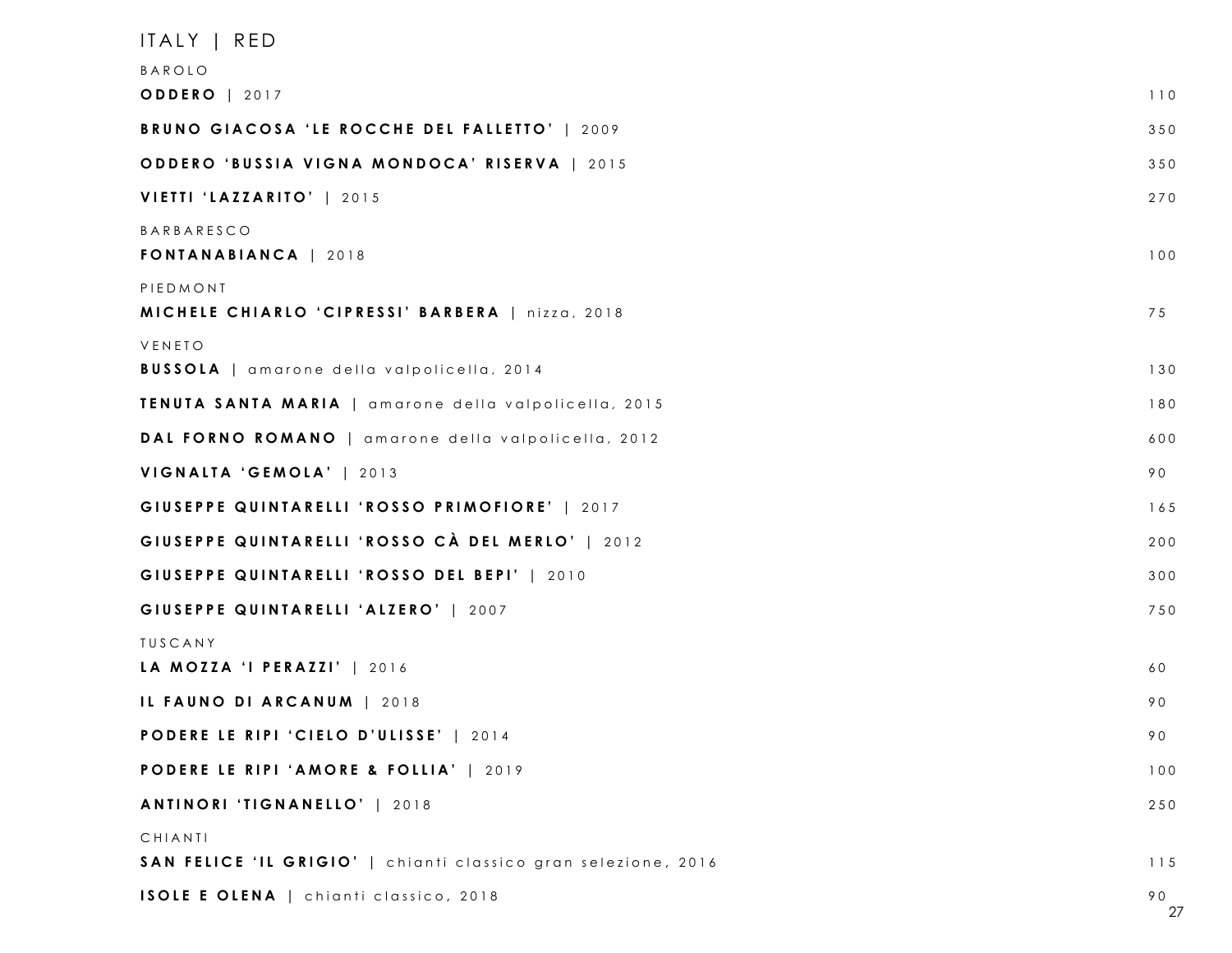### ITALY | RED

| BRUNELLO DI MONTALCINO                                                               |     |
|--------------------------------------------------------------------------------------|-----|
| AZIENDA CARATELLI 'RADICATO'   2015                                                  | 120 |
| PODERE LE RIPI 'AMORE & MAGIA'   2016                                                | 250 |
| ALTESINO   1993                                                                      | 275 |
| BIONDI-SANTI 'ANNATA'   2011                                                         | 320 |
| CAMPANIA<br>MASTROBERARDINO 'RADICI'   taurasi, 2016                                 | 130 |
| SICILY<br>GULFI 'NEROJBLEO' NERO D'AVOLA   2019                                      | 80  |
| EDUARDO TORRES ACOSTA 'VERSANTE NORD' NERELLO MASCALESE   2018                       | 80  |
| TENUTA DELLE TERRE NERE   etna rosso, 2019                                           | 90  |
| TENUTA DELLE TERRE NERE 'PREPHYLLOXERA - LA VIGNA DI DON PEPPINO'   etna rosso, 2019 | 210 |
| PLANETA FRAPPATO   vittoria, 2018                                                    | 75  |
| OCCHIPINTI 'IL FRAPPATO' FRAPPATO   2018                                             | 80  |
| OCCHIPINTI 'GROTTE ALTE'   cerasuolo di vittoria classico, 2016                      | 130 |
| SPAIN   RED                                                                          |     |
| PRIORAT<br>ALVARO PALACIOS 'CAMINS DEL PRIORAT'   2008                               | 80  |
| RIOJA                                                                                |     |
| LÓPEZ DE HEREDIA 'VIÑA TONDONIA' RESERVA  <br>2008                                   | 140 |
| LÓPEZ DE HEREDIA 'VIÑA BOSCONIA' RESERVA  <br>2010                                   | 105 |
| LÓPEZ DE HEREDIA 'VIÑA CUBILLO' CRIANZA   2013                                       | 85  |
| RIBERA DEL DUERO<br>DOMINIO DE PINGUS 'PSI'   2018                                   | 82  |
| VIÑA PEDROSA 'LA NAVILLA' RESERVA   2016                                             | 100 |
| <b>BIERZO</b><br>ANTOINE GRAILLOT & RAÚL PÉREZ 'ENCINAS' MENCÍA   2018               | 70  |